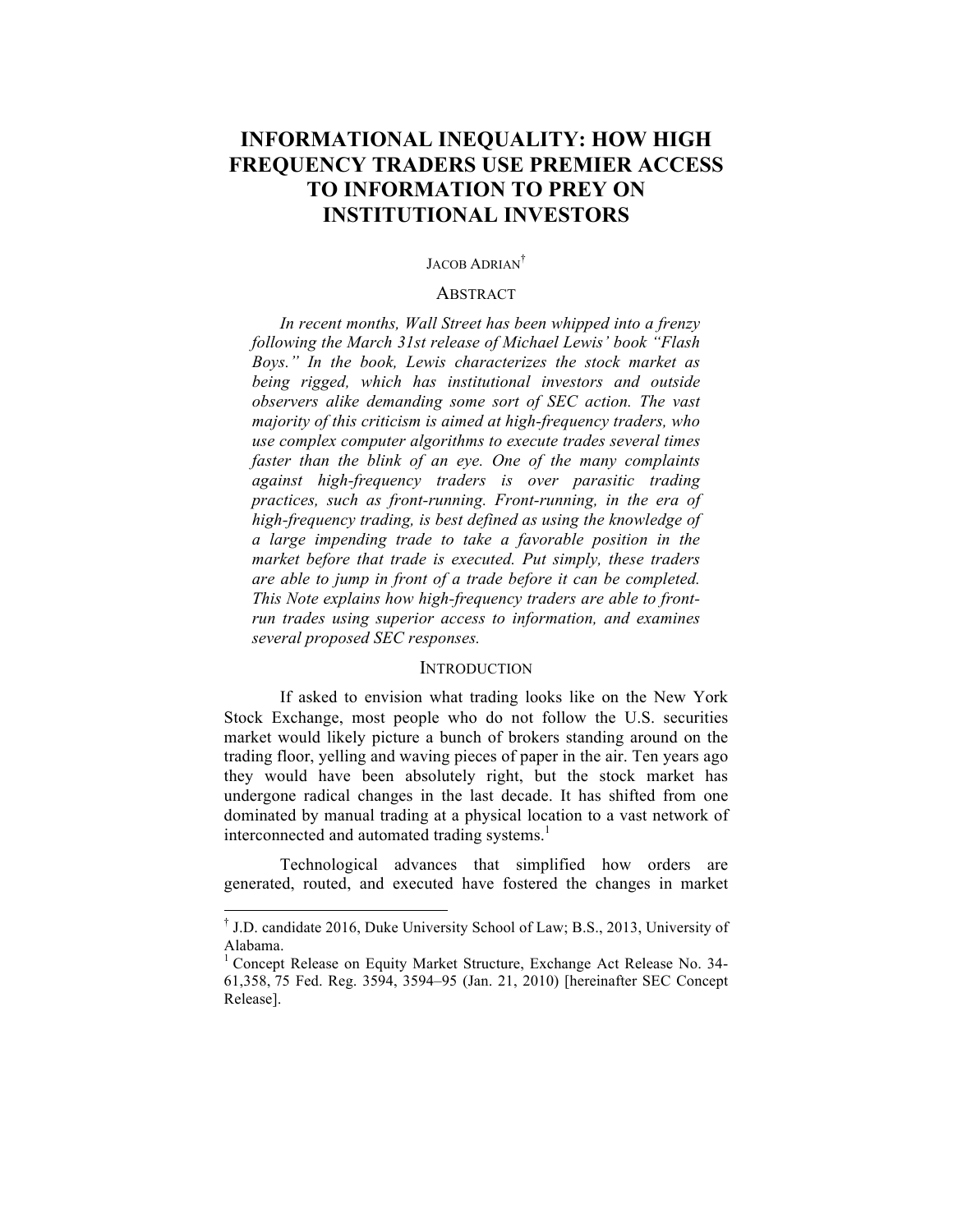structure, and led to a fragmented marketplace composed of several exchanges all competing for trade volume.<sup>2</sup> For instance, the top three exchanges by trade volume (NASDAQ, NYSE, and BATS) account for only  $43.6\%$  of total trading volume.<sup>3</sup> This fragmentation was further driven by SEC instituted regulations that were designed to foster competition between the exchanges after their privatization in 2005,<sup>4</sup> known as Regulation NMS, or National Market System.<sup>5</sup>

SEC regulation spread the market out, while changes in technology ballooned the amount of trading and greatly increased the speed at which it could be done. For instance, in 2005 the NYSE accounted for over three-quarters of the stock market's trade volume.<sup>6</sup> By 2009 that number had fallen to just 25%; however, average daily trade volume for the same period had increased more than 650%. Additionally, the time needed to execute a trade for an NYSE listed stock decreased from an average of ten seconds in 2005 to mere fractions of a second in  $2009$ .<sup>8</sup>

This reduction in latency, or trading speed, coupled with the increased fragmentation and competition between exchanges in recent years, has given rise to a new phenomenon known as high-frequency trading  $(HFT)$ . HFT does not have an official definition, but is widely believed to have a few common characteristics.<sup>10</sup> First, high-frequency traders employ complex computer algorithms that use a defined set of inputs to automatically make decisions based on changing market conditions.<sup>11</sup> Second, they make trades very quickly, measured in milliseconds and even microseconds.<sup>12</sup> To put this into perspective, the

 <sup>2</sup> *See, e.g.*, Peter Gomber et al., High-Frequency Trading 6 (Mar. 2011) (unpublished manuscript), http://ssrn.com/abstract=1858626. <sup>3</sup> SEC Concept Release, *supra* note 1, at 3595. <sup>4</sup> Charles R. Korsmo, *High-Frequency Trading: A Regulatory Strategy*, 48 U.

RICH. L. REV. 523, 533 (2014). <sup>5</sup> *See* Regulation NMS Release No. 34,51808, 70 Fed. Reg. 37,496, 37,497–99

<sup>(</sup>June 29, 2005).

 $^{6}$  SEC Concept Release, *supra* note 1, at 3595.<br> $^{7}$  *Id.* 

<sup>8</sup> *Id*.; *How the Market Works: The Market of Innovation*, NASDAQ, http://www. nasdaq.com/services/homw.stm (last visited Dec. 28, 2015).<br><sup>9</sup> *See, e.g.*, Gomber et al., *supra* note 2.<br><sup>10</sup> For the remainder of the paper "HFT" will be used to denote the practice of

high-frequency trading, and "HFTs" will be used in place of high-frequency traders, or those who participate in high-frequency trading.<br><sup>11</sup> SEC Concept Release, *supra* note 1, at 3606.<br><sup>12</sup> *See, e.g.*, Frank J. Fabozzi, Sergio M. Focardi & Caroline Jonas, *High*-

*Frequency Trading: Methodologies and Market Impact*, 19 REV. OF FUTURES MKTS. (SPECIAL EDITION) 8 (June 2011).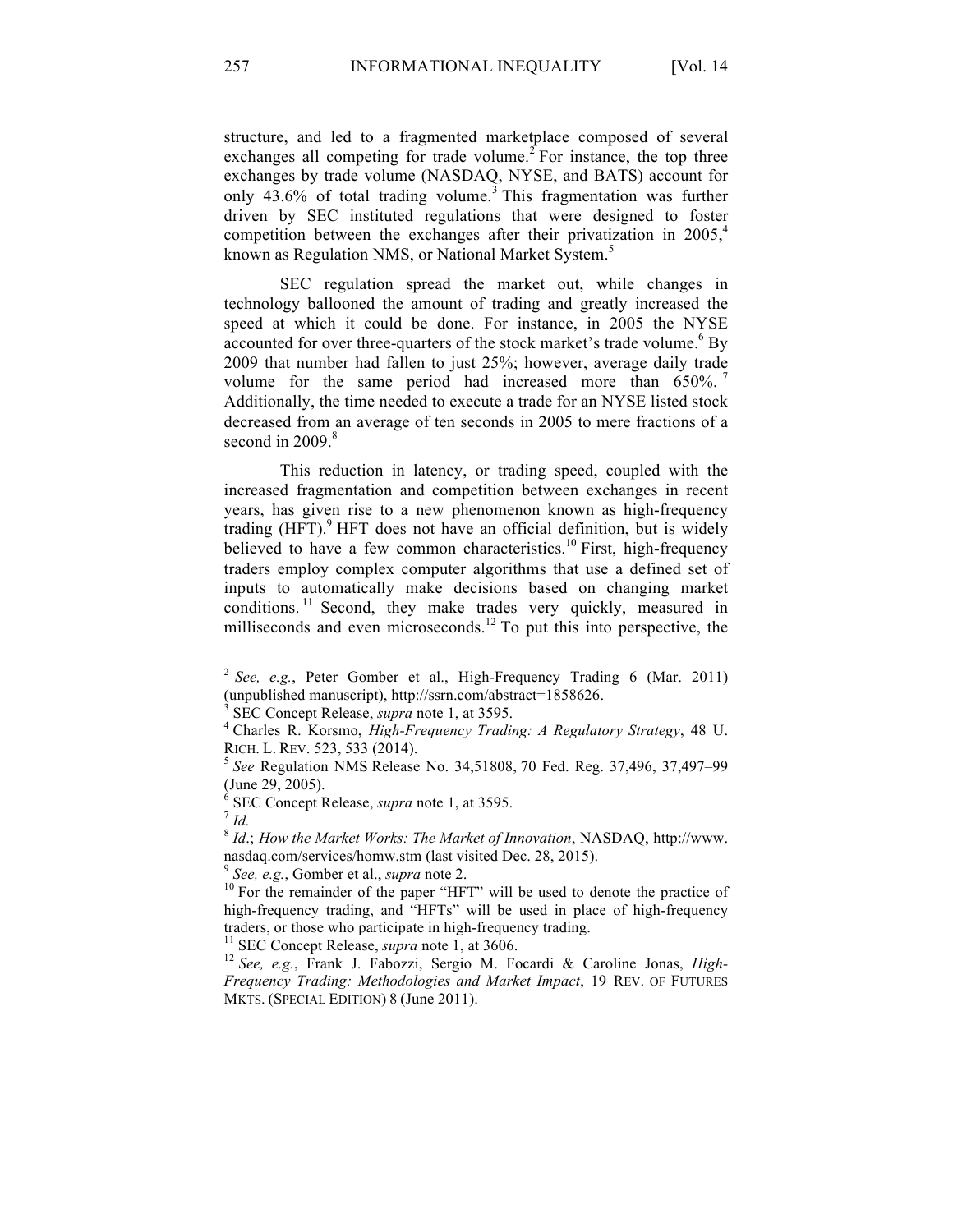average blink of a human eye takes about 400 milliseconds, which is an eternity to high-frequency traders.<sup>13</sup> Third, they execute a massive number of trades per day. While it is quite difficult to estimate how many trades the average HFT firm executes per day, it is estimated that HFT as a whole accounts for 50–70% of the total trading volume in the U.S. equities market.<sup>14</sup> Fourth, these firms do not hold a position at the end of the trading day. That is, unlike traditional investors, they do not hold a significant number of shares of any stock at the end of each day. And finally, high-frequency traders are proprietary traders, which means, they are trading with their own money, rather than on behalf of an investor.<sup>15</sup>

While most high-frequency traders share these characteristics, the trading strategies they use vary widely.<sup>16</sup> Many of these strategies have been labeled as parasitic,<sup>17</sup> and are one of the many reasons HFT has come under fire recently.<sup>18</sup> Parasitic strategies are generally thought of as those designed to generate profits at the expense of other traders, without providing some market benefit in return.<sup>19</sup> Although the full merits of HFT are outside the scope of this paper, it will instead focus on one of the parasitic trading practices employed, known as front-running.

Front-running is defined as using the knowledge of a large, incoming order to take a favorable position in the market.<sup>20</sup> Put simply, knowing that a large order is incoming, front-running constitutes buying and immediately relisting that particular stock at a higher price, before the order is executed. A simple analogy may help illustrate the issue. Imagine a stockbroker with a serious craving for Cheerios. That broker

 $^{13}$  MICHAEL LEWIS, FLASH BOYS: A WALL STREET REVOLT 72 (W.W. Norton  $\&$ Co. 2014).

<sup>14</sup> *See* SEC Concept Release, *supra* note 1, at 3606; Fabozzi, Focardi & Jonas, *supra* note 13. <sup>15</sup> *See, e.g.*, Diego Leis, High Frequency Trading Market Manipulation and

Systemic Risks From an EU Perspective 20 (Feb. 29, 2012) (unpublished manuscript), http://ssrn.com/abstract=2108344.<br><sup>16</sup> SEC Concept Release, *supra* note 1, at 3607–09.

<sup>&</sup>lt;sup>17</sup> For example, "order anticipation strategies" such as front-running attempt to predict or sniff out what other traders are doing, and trade in front of them. Similarly, "momentary ignition strategies" attempt to fool others that a market shift is taking place by rapidly placing and canceling a large number of orders. *See, e.g.*, LARRY HARRIS, TRADING AND EXCHANGES: MARKET MICROSTRUCTURE FOR PRACTITIONERS 245 (2002); SEC Concept Release, *supra* note 1, at 3609.<br><sup>18</sup> *See generally* Álvaro Cartea & José Penalya, Where is the Value in High

Frequency Trading? 2–3 (Feb. 2012) (unpublished manuscript), http://ssrn. com/abstract=1712765.<br> $^{19}$  See, Korsmo, *supra* note 4, at 557.

<sup>&</sup>lt;sup>20</sup> Fabozzi, Focardi & Jonas, *supra* note 12, at 24.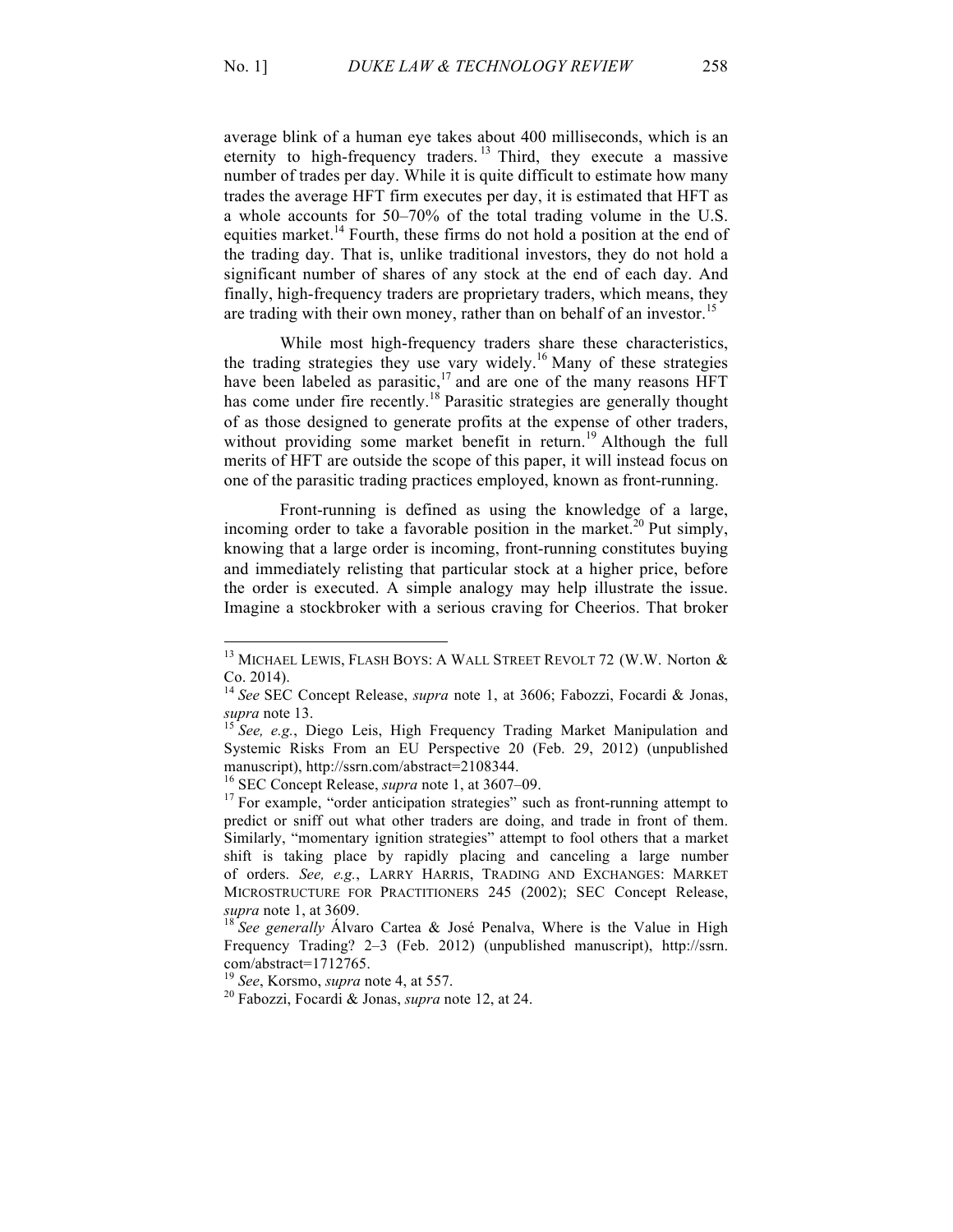checks the price for Cheerios on his phone and sees that they are on sale for \$2.49 at the nearest grocery store. He then places an order for one box of Cheerios and heads to the store to pick them up. When he gets there, the manager informs him that unfortunately someone had purchased all of the boxes of \$2.49 cheerios before they were able to fill his order. Fortunately, however, that same person is happy to sell him a box for \$2.50. Switch Cheerios with shares of Apple, and you have frontrunning in a nutshell, sometimes referred to as an "order-anticipation strategy."<sup>21</sup> Since it is a parasitic trading strategy, front-running does not provide any offsetting benefit to the marketplace. Front-runners "profit only when they can prey on other traders. They do not make prices more informative, and they do not make markets more liquid."<sup>22</sup> Now in the analogy above, one cent may not seem like a big deal, but when the broker starts buying 10,000 or 100,000 boxes of Cheerios at a time, the issue becomes more apparent.

In the wake of Michael Lewis' book "Flash Boys,"<sup>23</sup> several predatory strategies have been incorrectly labeled as front-running. While rebate-arbitrage,  $24$  latency-arbitrage,  $25$  and a myriad of other predatory trading strategies are employed by high–frequency traders, they do not fall under the domain of order-anticipation strategies, and thus will not be discussed in this piece. Part I of this Note begins by briefly explaining the current market structure of the U.S. equities markets, and highlighting some key regulations in its operation. Part II moves to discuss exactly how these trades are being front-run and why this is an issue worth correcting. Part III details what enables highfrequency traders to front-run trades, and Part IV concludes with a discussion of potential SEC responses.

# I. CURRENT MARKET STRUCTURE

The current structure of the U.S. equities market and certain key regulatory provisions create an environment that makes front-running

 <sup>21</sup> *See, e.g.,* Richard Livingston, *Murky Dangers in Dark Pools*, THEAGE (Aug. 25, 2012), http://www.theage.com.au/money/investing/murky-dangers-in-dark-<br>pools-20120827-24v9n.html (providing a similar analogy).

<sup>&</sup>lt;sup>22</sup> HARRIS, *supra* note 17, at 251.<br><sup>23</sup> LEWIS, *supra* note 13. <sup>24</sup> Rebate-arbitrage is a trading strategy that seeks to capture the incentives, or kickbacks, many exchanges offer for trading on their exchange without actually providing the liquidity or volume those incentives are meant to entice. *See id.* at 172.

<sup>&</sup>lt;sup>25</sup> Latency-arbitrage is generally defined as using extremely fast trading speed to capture differences in price on multiple exchanges before the exchanges are able to update listings to reflect the current best market price. *See* Gomber et al., *supra* note 2, at 29–30.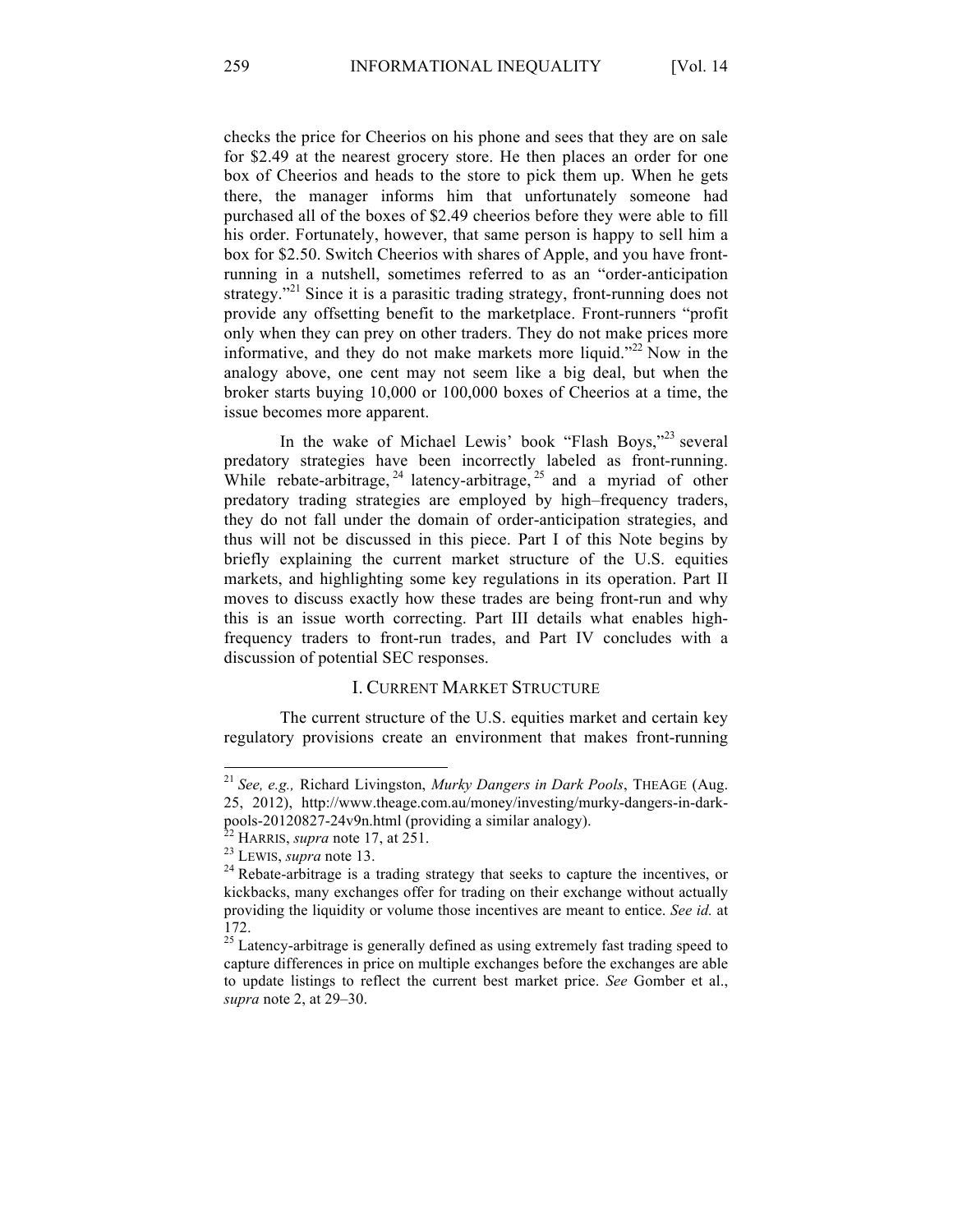possible. The vast majority of equities trading in the U.S. takes place on one of the nine registered exchanges (e.g., NYSE), or in a dark pool.<sup>26</sup> Registered exchanges, as the name implies, have to register with the SEC and meet certain statutory requirements.<sup>27</sup> Dark pools on the other hand, are essentially unofficial exchanges that are less heavily regulated, and offer a certain amount of anonymity that is not found on the official exchanges.<sup>28</sup> Both the registered exchanges and dark pools are run by an automated trading system (ATS) that automatically receives, processes, and executes orders at extremely high speeds.<sup>29</sup> Additionally, registered exchanges and dark pools are governed by Regulation NMS, or National Market System, though there are some important differences.<sup>30</sup>

Regulation NMS was designed to create a linked national market system and foster competition among the exchanges. <sup>31</sup> This was accomplished primarily in two ways. First, Regulation NMS created a consolidated market data system.<sup>32</sup> This system collects "consolidated quote data" and "consolidated trade data."<sup>33</sup> Consolidated quote data is the record of all the best bids and offers from each of the registered exchanges.<sup>34</sup> Consolidated trade data is the record of every trade that is executed, even on dark pools or other alternative trading systems.<sup>35</sup> This distinction is the major difference between the registered exchanges and dark pools. Dark pools are not required to report bids and offers (consolidated quote data); as such, investors can remain somewhat anonymous and forgo tipping off the market about a large incoming trade. $36$ 

All of this data is combined into a consolidated data feed, also known as the Securities Information Processor (SIP), and made available to all market participants.<sup>37</sup> The SIP combines the data from each of the exchanges to calculate, among other things, the National Best Bid and

<sup>26</sup> SEC Concept Release, *supra* note 1, at 3597–98. <sup>27</sup> *See id.* at 3598. <sup>28</sup> Edwin Batista, Note, *A Shot in the Dark: An Analysis of the SEC's Response*  to the Rise of Dark Pools, 14 J. HIGH TECH. L. 83 (2014).<br><sup>29</sup> SEC Concept Release, *supra* note 1, at 3598.<br><sup>30</sup> Id. at 3600–01.<br><sup>31</sup> See id.<br><sup>32</sup> Id.<br><sup>33</sup> Id.<br><sup>34</sup> Id.<br><sup>35</sup> See SEC Concept Release, *supra* note 4, at 535

*Role Should it Play?,* MODERN MARKETS INITIATIVE (Jan. 16, 2014), http://modernmarketsinitiative.org/sip-role-play [hereinafter *What is a SIP?*].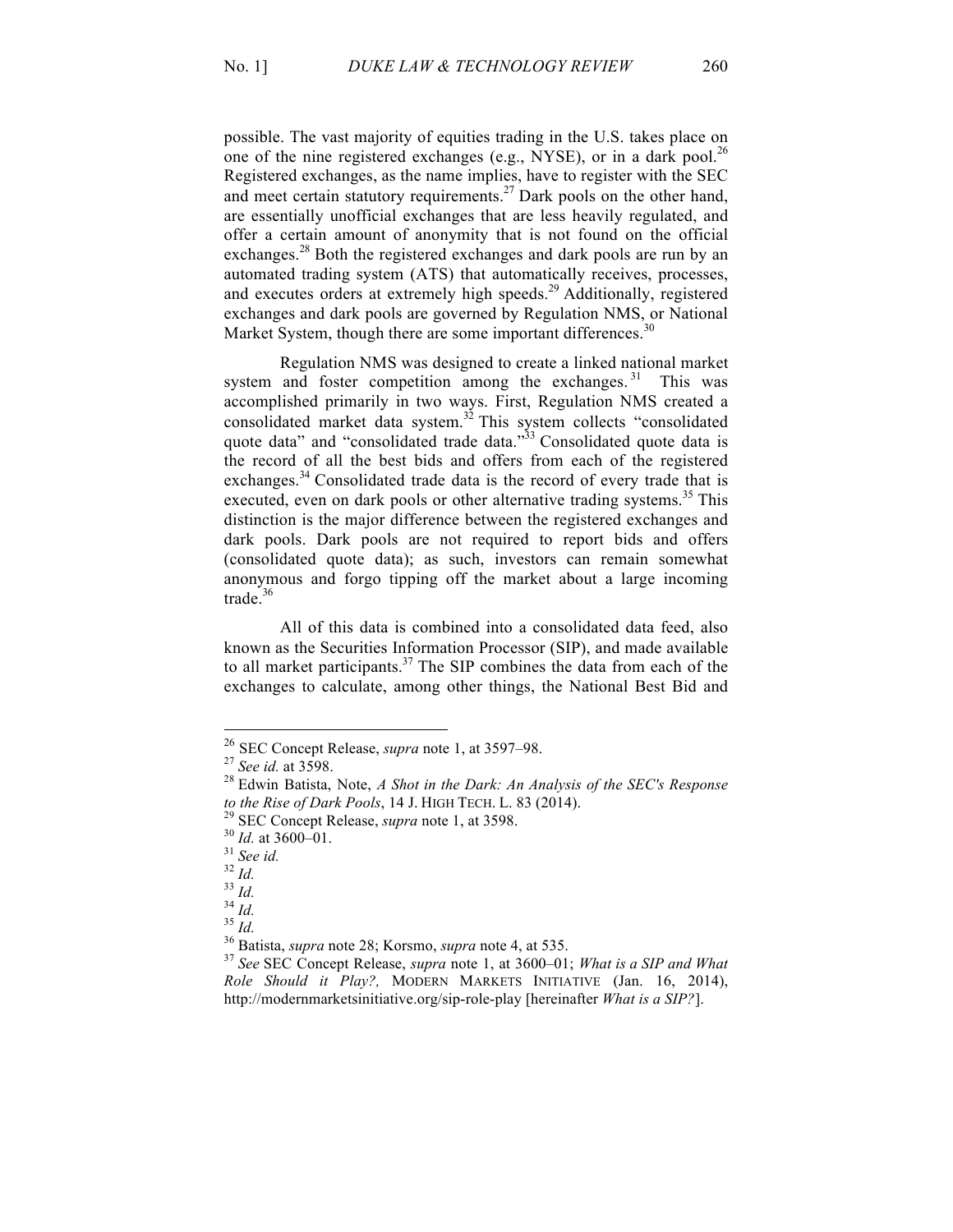Offer prices (NBBO).<sup>38</sup> The NBBO is the current best bid and offer price (to buy and sell, respectively) of every listed stock.<sup>39</sup>

Second, Regulation NMS implemented something known as the "Order Protection Rule."<sup>40</sup> This rule requires that any trading venue must execute an order at the current best price in the nation, or the NBBO.<sup>41</sup> If the venue is unable to do that, (for instance, if the national best price is not offered on their exchange, or if there are not enough shares to fill the order) it must either cancel the order or route it to another exchange with the best price.<sup>42</sup> Both the consolidated data market system and the Order Protection Rule have been fundamental to the rise of front-running activity in recent years.

#### II. FRONT-RUNNING

Front-running in the U.S. equities market has developed into a high-stakes cat and mouse game. As investors discover they are being front-run, they explore new ways of executing their orders; and in turn, high-frequency traders develop new tools and methods to front-run them.<sup>43</sup> Currently there are three known ways in which front-running occurs, depending on how brokers execute the orders; however, the nature of this trade practice makes it impossible to say whether this is an exhaustive list.<sup>44</sup> The first two methods are variations of what is generally known as electronic front-running, while the third is called dark pool arbitrage.

# *A. Electronic Front-Running*

### *1. Large Block Orders*

The first widely used method of front-running (though used less often in light of recent events) occurs when an investor submits an order

 <sup>38</sup> *What is a SIP?*, *supra* note 37; Shengwei Ding, John Hanna & Terrence Hendershott, *How Slow Is the NBBO? A Comparison with Direct Exchange Feeds*, 49 THE FIN. REV. 313–14 (2014).<br><sup>39</sup> Ding, Hanna & Hendershott, *supra* note 38.<br><sup>40</sup> *See* Regulation NMS Release No. 34,51808, 70 Fed. Reg. 37,496, 37,501–02

<sup>(</sup>June 29, 2005).<br> $^{41}$  *Id.* 

 $^{42}$  *Id.*  $^{43}$  It is worth noting that the investors mentioned here are large institutional investors. Someone trading for his or her personal account, or in relatively small quantities is at no risk for being front-run. However, this is still relevant to these individuals, as a large number of institutional investors are pension and retirement funds.

<sup>44</sup> *See* Fabozzi, Focardi & Jonas, *supra* note 12, at 25; Leis, *supra* note 15, at 21.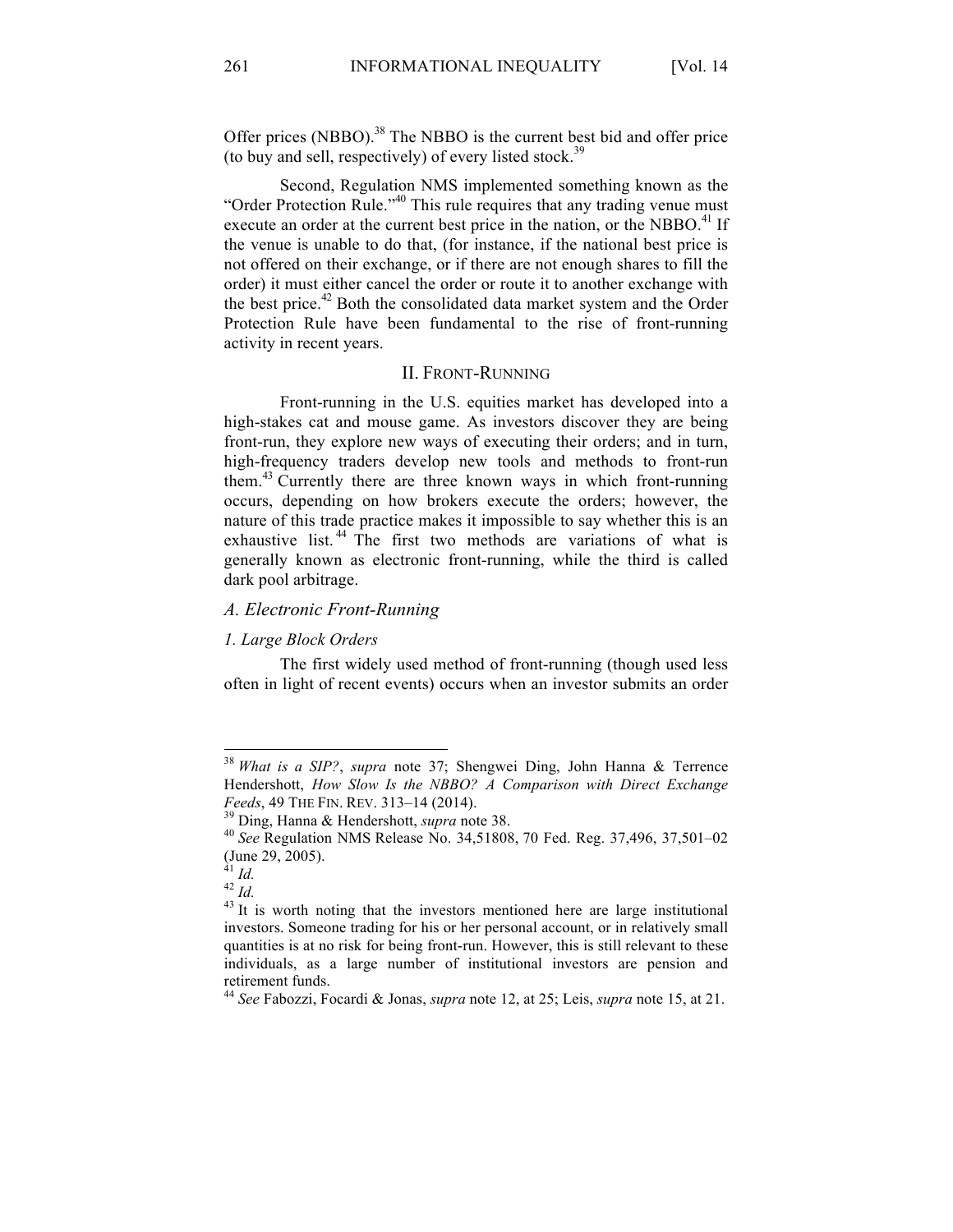for a large block of shares.<sup>45</sup> Assume that a broker has a client who wants him to buy 100,000 shares of XYZ Company. The broker checks the price of XYZ and sees that there are 180,000 shares available at \$10.50: 30,000 shares on Exchange 1, 50,000 on Exchange 2, 60,000 on Exchange 3, and 40,000 on Exchange 4. He submits the order at market price expecting to receive 100,000 shares for \$1,050,000, but instead somehow ends up paying \$1,051,400. Why?

Before the broker ever placed the order, some (or many) highfrequency traders placed a large amount of sell orders in a huge selection of stocks, one of which happened to be XYZ Company.<sup>46</sup> These sell orders are usually in lots of 100 shares, the minimum required to be at the front of any price queue.<sup>47</sup> As the broker's 100,000 share order came into Exchange 1, he purchased all 30,000 shares available at \$10.50, including the sell order from the high-frequency trader. Because Exchange 1 is not able to fill the entire order at the NBBO, the Order Protection Rule requires it to send the order elsewhere to get the remaining 70,000 shares. Now, armed with the knowledge that this order is on its way to the next exchange, the high-frequency traders race there before it can be executed and purchase all the available shares of the stock.<sup>48</sup> At this point, they can either sell the shares back to the broker at an inflated price, say \$10.52, or hold them in hopes that the large order drives the price up even higher. $49$ 

## *2. Sliced Orders*

Often times it is not feasible to submit a large block order, such as when there are not enough shares available at the preferred price.<sup>50</sup> In these instances traders often "slice" their orders or use an algorithm to break them into smaller pieces that match the market and do not move the price.<sup>51</sup> For example, assume once more that a broker is trying to buy

<sup>&</sup>lt;sup>45</sup> The remainder of the examples will talk exclusively about bids, or purchase orders, but the methods used are simply reversed for large offer, or sell orders.

<sup>&</sup>lt;sup>46</sup> The most volatile stocks are most often targeted by HFTs, as the price volatility makes it easier to benefit from price swings. *See Equity Market Structure Literature Review Part II: High Frequency Trading*, U.S. SEC. AND EXCH. COMM'N (Mar. 18, 2014), http://www.sec.gov/marketstructure/research hft\_lit\_review\_march\_2014.pdf.<br><sup>47</sup> LEWIS, *supra* note 13, at 73.<br><sup>48</sup> See id. at 172; SEC Concept Release, *supra* note 1, at 3609.<br><sup>49</sup> See LEWIS, *supra* note 13, at 172; SEC Concept Release, *supra* note 1, at

<sup>3609.</sup>

<sup>50</sup> Korsmo, *supra* note 4, at 546–48 (explaining that traders often break up large trades in order to prevent an unfavorable price movement).

<sup>51</sup> Fabozzi, Focardi & Jonas, *supra* note 12, at 22; Korsmo, *supra* note 4, at 546– 48.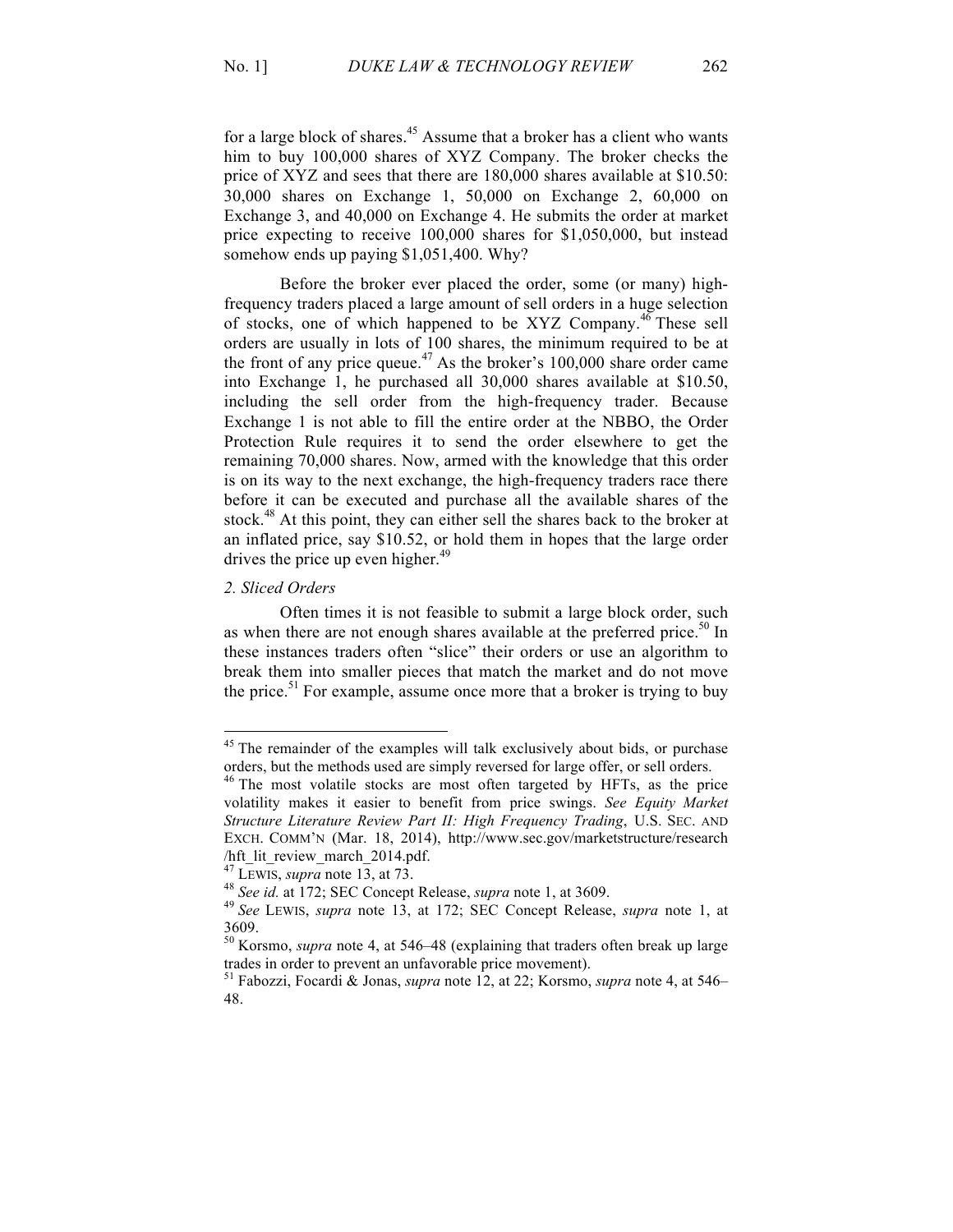100,000 shares of XYZ Company at \$10.50, however, now only 2,000 shares are available at that price. Rather than submitting the entire order and driving up the price, he uses an algorithm that will buy the 100,000 shares in smaller lots over the next few minutes. Yet again, however, he ends up overpaying for the shares (or not getting them at all). Why?

This time around there was no large order to race to the next exchange, but the broker was still front-run. There are three likely ways in which a high-frequency trader could sniff out a hidden order. First, the high-frequency traders could have used sophisticated pattern recognition software that detected a large order by analyzing things such as trade volume, order size, etc. $52$  Second, the high-frequency traders could have identified the broker making the trade by using a latency table.<sup>53</sup> A latency table is a table that can be used to identify traders based on how long it takes a trade to be routed to an exchange.<sup>54</sup> For example, if it always takes 287 microseconds for a certain broker's trade to travel between two specific exchanges, a glance at the latency table will identify the broker. Once the broker is identified, a simple look at historical trading data can help predict an incoming trading pattern.

The last and most common way high-frequency traders identify a sliced order is by repeatedly pinging the exchanges.<sup>55</sup> Pinging or "sniping" is a process that involves issuing hundreds of "immediate-orcancel" orders in a matter of milliseconds.<sup>56</sup> An immediate-or-cancel order does exactly what you would expect: if it is not filled instantly, the order gets canceled. High-frequency traders use these orders to rapidly cycle through a wide range of orders, hoping to stumble upon a large hidden order. $57$  Once an order is detected, high-frequency traders will once again trade in front of the incoming order to capture the resulting price move.<sup>58</sup>

The speed at which all of this occurs is nearly incomprehensible. High-frequency traders place tens of thousands of orders to buy and sell per second.<sup>59</sup> Algorithms analyze the data these orders generate and

<sup>&</sup>lt;sup>52</sup> SEC Concept Release, supra note 1, at 3609.<br><sup>53</sup> LEWIS, *supra* note 13, at 74. Latency tables are described by an individual interviewed by Lewis, but no information about them exists otherwise. Though again, this is highly valuable and proprietary information that HFTs would not likely divulge.<br> $^{54}$  *Id.* 

<sup>&</sup>lt;sup>55</sup> SEC Concept Release, *supra* note 1, at 3609; Korsmo, *supra* note 4, at 548.<br><sup>56</sup> Fabozzi, Focardi & Jonas, *supra* note 12, at 25; Leis, *supra* note 15, at 24–25.<br><sup>57</sup> Fabozzi, Focardi & Jonas, *supra* note 12, at

<sup>(</sup>Feb. 12, 2014), http://www.nanex.net/aqck2/4563.html.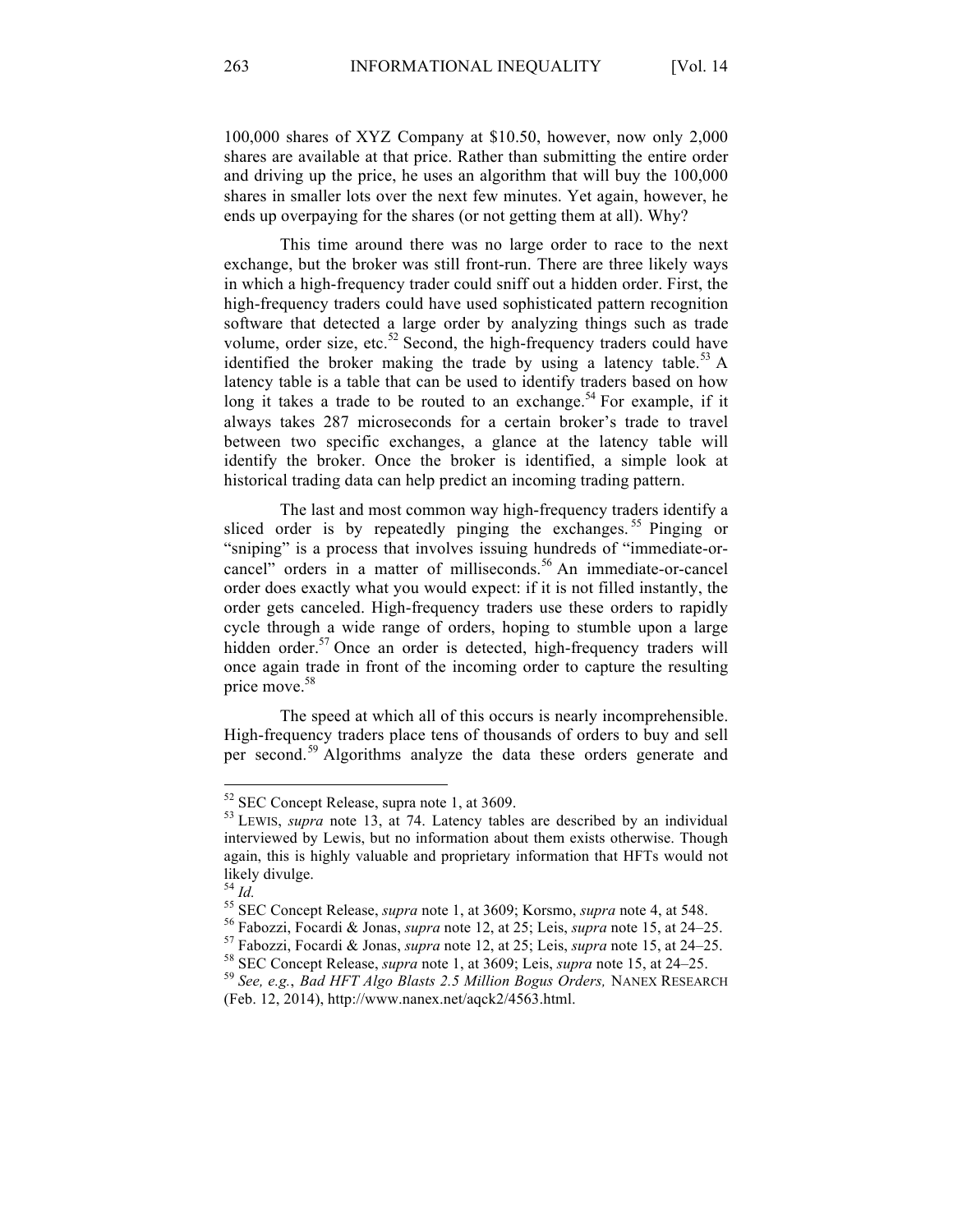rapidly take a position ahead of predicted incoming orders.<sup>60</sup> This all happens several times faster than you can finish reading this sentence.

# *B. Dark Pool Arbitrage*

In response to much of the electronic front-running, some traders elected to move large trades into dark pools.<sup>61</sup> Because dark pools do not have to report bids or offers until they are filled, the rationale was that large orders could be placed in dark pools and sit there until they were filled with no threat of being front-run by high-frequency traders. $62$ Unfortunately, this has not been the case. Several dark pools have been accused of selling access to high-frequency traders and are now facing lawsuits and regulatory action. <sup>63</sup> Once high-frequency traders have access to a dark pool, they can easily front-run trades inside. According to Brad Katsuyama, President of IEX Group, a dark pool designed to eliminate front-running, "[y]ou could front-run an order in a dark pool on a bicycle."<sup>64</sup>

When an investor places a large order inside a dark pool, the order should sit hidden until it is matched from within the dark pool, or it is matched with shares on an official exchange. For instance, if a broker places an order in a dark pool to buy 100,000 shares of XYZ Company at \$10.50, it should sit until the order can be filled and no one should know it is there. If 100,000 shares of XYZ Company are offered for sale at \$10.47 somewhere in the market, those shares should be matched with the buy order waiting in the dark pool. Instead, these orders are commonly filled at a price between the order and best available share price, \$10.49 for instance.

These trades, though hidden, were once again front-run by highfrequency traders. To detect hidden orders within a dark pool, highfrequency traders utilize the same "pinging" and order cancellation techniques described above. <sup>65</sup> Once an order has been sniffed out, the

<sup>&</sup>lt;sup>60</sup> See SEC Concept Release, *supra* note 1, at 3609.<br><sup>61</sup> SCOTT PATTERSON, DARK POOLS: HIGH-SPEED TRADERS, A.I. BANDITS AND THE THREAT TO THE GLOBAL FINANCIAL SYSTEM (2012); Batista, *supra* note 28; Allen Wastler, *Dark Pools Letting Some Light in Now?*, CNBC (Jan. 28, 2013), http://www.cnbc.com/id/100409045.<br><sup>62</sup> PATTERSON, *supra* note 61; Batista, *supra* note 28.<br><sup>63</sup> For example, Barclays is facing a suit that alleges they defrauded their

investors by lying about HFTs having access to their dark pool. *See* Complaint, Schneiderman v. Barclays Capital Inc., No. 451391/2014 (N.Y. Sup. Ct.); *see also* Chad Bray, *Credit Suisse Is Facing Inquires Over Its 'Dark Pool'*, NYTIMES DEALBOOK (July 31, 2014), http://dealbook.nytimes.com/2014/07/31/ credit-suisse-facing-regulatory-inquiries-over-dark-pools/. <sup>64</sup> LEWIS, *supra* note 13, at 123. 65 *See id.* at 114–17, 228; Fabozzi, Focardi & Jonas, *supra* note 12, at 25.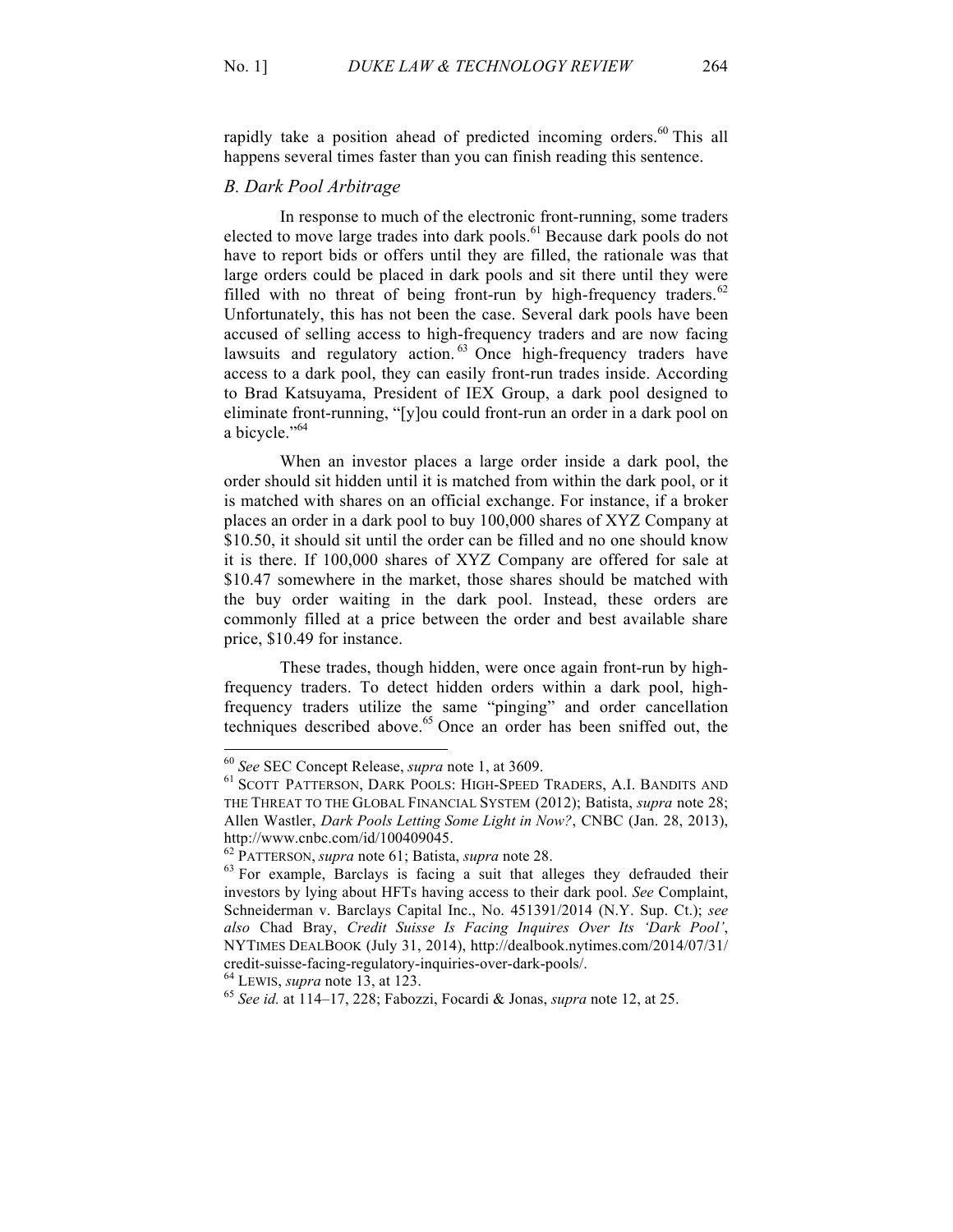high-frequency traders will sit on it, waiting for a shift in the market that would otherwise fulfill the trade,<sup>66</sup> such as when 100,000 shares of XYZ are offered below the \$10.50 bid price. At this moment, the highfrequency traders will race to the offered shares, buy them before the trade can be executed, and then sell them to the order waiting in the dark pool for the old, now stale, price before it can be updated.<sup>67</sup>

At the end of the day, all methods of front-running involve HFTs beating regular investors to the punch and outrunning market orders that would otherwise be filled. These firms act as a middleman to skim pennies off of trades that would have been executed in their absence. High-frequency traders do this without providing a benefit to the marketplace,<sup>68</sup> such as increased liquidity, or carrying an affirmative obligation like market makers in the past.<sup> $69$ </sup> This is all enabled by HFTs' speed and informational advantage.

### III. INFORMATIONAL ADVANTAGE

HFT is dependent on speed; so dependent that firms are willing to pay tens of thousands of dollars to shave a couple of milliseconds off of their latency time.<sup>70</sup> But these HFT firms are not trying to stay ahead of institutional investors; rather they are competing against all of the other HFT firms. The two main ways HFT firms gain a speed advantage, and in turn informational advantage, is by using direct data feeds and colocation.

# *A. Direct v. Consolidated Data Feeds*

Regulation NMS created a national consolidated data feed, also known as the Securities Information Processor ("SIP").  $^{71}$  This consolidated data feed takes trading data from each individual trading venue and aggregates it into a single feed that represents the NBBO.<sup>72</sup> The SIP shows a real time snapshot of the U.S. equities market, and is

<sup>&</sup>lt;sup>66</sup> *See* LEWIS, *supra* note 13, at 114–17, 228.<br><sup>67</sup> *Id.* 68 Harris, *supra* note 17.<br><sup>69</sup> In the past certain traders known as "specialists" were given premier access to the marketplace, but in return they had to fulfill certain affirmative obligations. For example, most specialists were required to maintain active quotes in a certain market. If one side of a market dried up, they had to actively buy or sell for that side in order to maintain a certain level of liquidity. *See Specialist*, INVESTOPEDIA, http://www.investopedia.com/terms/s/specialist.asp (last visited Dec. 28, 2015).<br><sup>70</sup> See generally LEWIS, supra note 13, at 62-65.

<sup>&</sup>lt;sup>71</sup> SEC Concept Release, *supra* note 1, at 3600–01. *What is a SIP?*, *supra* <sup>72</sup> *See* SEC Concept Release, *supra* note 1, at 3600–01; *What is a SIP?*, *supra* note 37.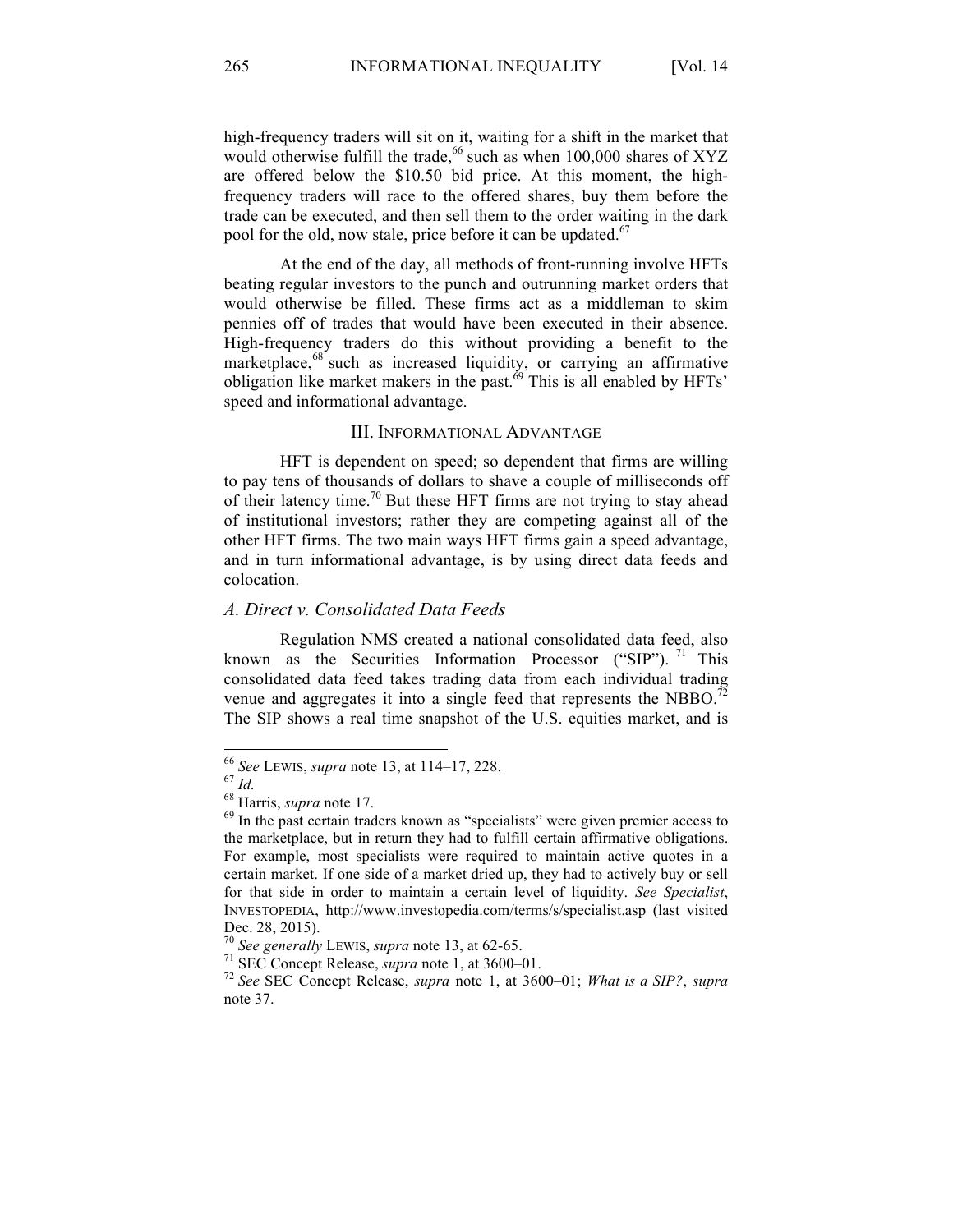used by nearly every investor.<sup>73</sup> Even more importantly, the SIP is used by regulators to determine the NBBO at any particular point in time. Additionally, the SIP is used by each registered exchange, in at least some capacity, to price trades and determine the NBBO in their market.<sup>74</sup>

While the SIP, a consolidated feed, is certainly the most widely used, it is not the only method to observe the market in real time. The vast majority of high-frequency traders use a different aggregation method, known as direct feeds.<sup>75</sup> Direct feeds, as the name implies, are purchased directly from the exchanges and then aggregated by the purchaser.<sup>76</sup> Regulation NMS does not require exchanges to synchronize data delivery to consolidated and direct feeds, but forbids any one from providing information to a direct feed faster than the  $SIP$ .<sup>77</sup> In fact, the SEC recently fined the NYSE for doing just that.<sup>78</sup>

If the exchanges are not allowed to provide data to direct feeds more quickly, why are HFT firms paying tens of thousands of dollars per month for access? Because even though direct feeds do not provide faster access, HFT firms are able to aggregate the data and create a picture of the market much faster than the SIP.<sup>79</sup> Exactly how much faster is still up for debate. In 2010, the SEC estimated the delay between the SIP and direct data feeds to be less than ten milliseconds.<sup>80</sup> However, in 2013 Nanex Research presented evidence that the true delay was in fact twenty two milliseconds, an eternity in the age of  $HFT$ .<sup>81</sup> Even using the SEC's estimate, their findings stand in opposition of the stance taken in the case against the NYSE. In the press release, the Director of the SEC's Division of Enforcement is quoted as saying, "[i]mproper early access to market data, even measured in milliseconds, can in today's markets be a

 <sup>73</sup> *The Stock Market's Perception Problem,* NANEX RESEARCH (Aug. 1, 2014), http://www.nanex.net/aqck2/4666.html. (The SIP has nearly 2.5 million subscribers.)<br> $^{74}$  *Id.* 

<sup>&</sup>lt;sup>75</sup> *See* SEC Concept Release, *supra* note 1, at 3606.<br><sup>76</sup> Ding, Hanna & Hendershott, *supra* note 38, at 315–16.<br><sup>77</sup> Regulation NMS Release No. 34,51808, 70 Fed. Reg. 37,496, 37,567 (June 29, 2005).

<sup>78</sup> Matt Krantz, *Rigged Market? SEC Busts the NYSE*, USA TODAY (May 1, 2014), http://americasmarkets.usatoday.com/2014/05/01/rigged-market-secbusts-the-nyse/. <sup>79</sup> *HFT Front Running, All The Time,* NANEX RESEARCH (Sept. 30, 2013),

http://www.nanex.net/aqck2/4442.html. <sup>80</sup> SEC Concept Release, *supra* note 1, at 3611. 81 *HFT Front Running, supra* note 79.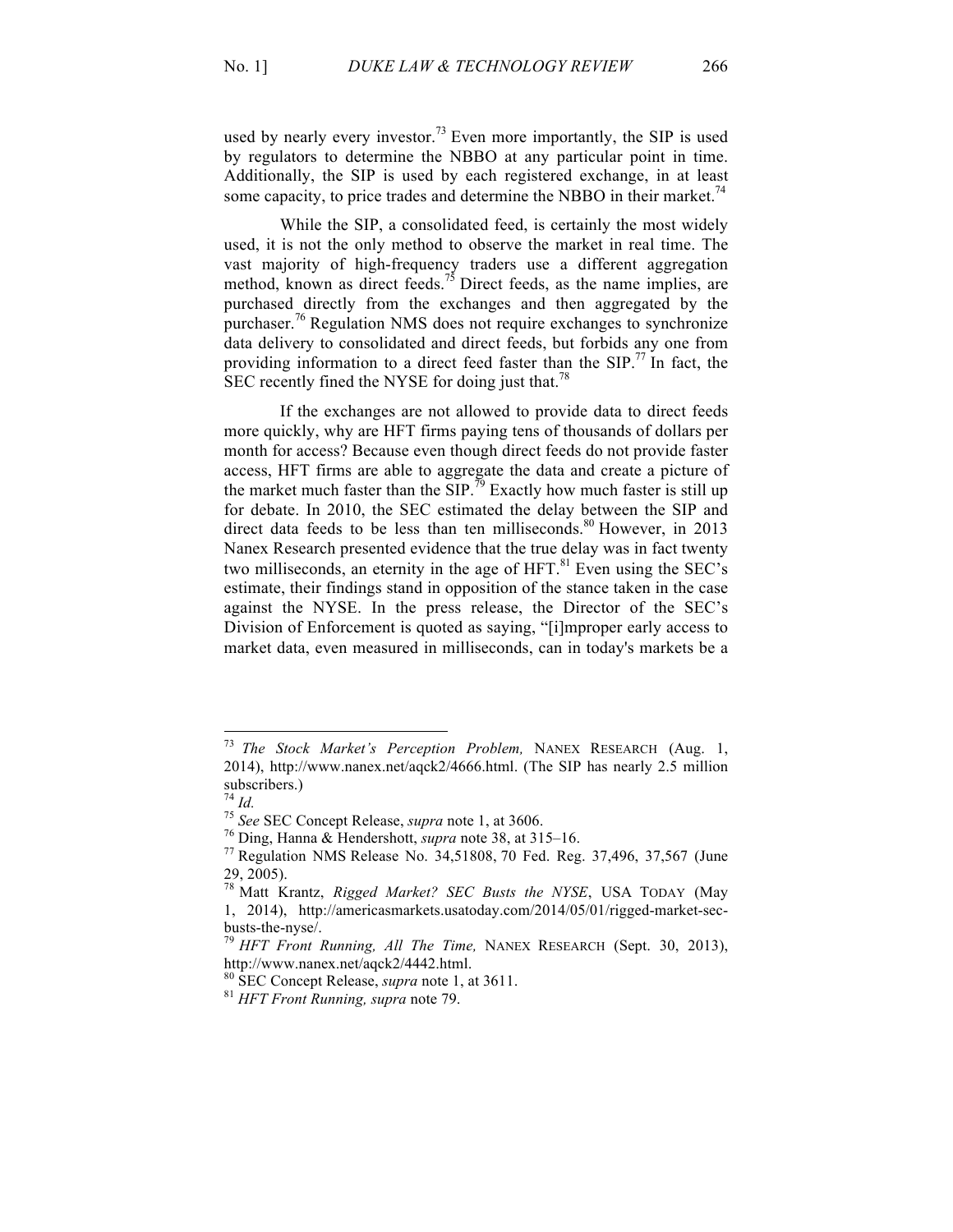real and substantial advantage that disproportionately disadvantages retail and long-term investors."<sup>82</sup>

Without question, access to direct data feeds provides highfrequency traders with a distinct informational advantage.<sup>83</sup> They can get consolidated market data substantially sooner than other market participants, enabling them to engage in practices such as front-running and dark pool arbitrage.

# *B. Colocation*

With all of the trading exchanges now being run by a bank of computer systems, and without the need for an actual trading floor, one would expect the physical locations housing the exchanges to shrink. But in fact, they have grown—some rather substantially. $84$  This expansion was fueled by demand from high-frequency traders to locate their trading systems closer and closer to the exchange system.<sup>85</sup> The practice of housing your machine inside of an exchange, or "renting a rack," is known as colocation.<sup>86</sup> The reason high-frequency traders want to be so close to the exchange server is to reduce the latency between it and their own systems—that is to reduce the time it takes for messages to travel between them.<sup>87</sup> Data is carried between these machines through fiber optic cables, which pass messages as rapid flashes of light. Light travels in a vacuum at 186,000 miles per second, or 186 miles per millisecond. This speed drops substantially inside a fiber optic cable, and the impact of reducing distance becomes even greater. Miles are equal to milliseconds, yards to microseconds, and feet can even be equated to nanoseconds.<sup>88</sup> None of these are perceptible to humans, but in the race to be first, nanoseconds begin to add up. Colocation services offer a definite and measurable competitive advantage over other market participants, and are regarded by many as a clearly unfair practice.<sup>89</sup>

 <sup>82</sup> SEC Press Release 2012-189, *SEC Charges New York Stock Exchange for Improper Distribution of Market Data* (Sept. 14, 2012) (on file with author).<br><sup>83</sup> Email from Sal L. Arnuk & Joseph Saluzzi, Themis Trading, to Ms. Elizabeth

M. Murphy, Secretary, U.S. Sec. and Exch. Comm'n. (Apr. 21, 2010) (on file with author); *HFT Front Running, supra* note 79.<br><sup>84</sup> The NYSE has grown to nearly 10 times its size when there was a physical

trading floor.<br><sup>85</sup> See generally LEWIS, supra note 13, at 62-65.

<sup>&</sup>lt;sup>86</sup> SEC Concept Release, *supra* note 1, at 3610.<br><sup>87</sup> Gomber et al., *supra* note 2, at 15; SEC Concept Release, *supra* note 1, at 3610.

<sup>88</sup> A nanosecond is one billionth of a second. 89 Gomber et al., *supra* note 2, at 34–35; email from Arnuk & Saluzzi, *supra* note 83.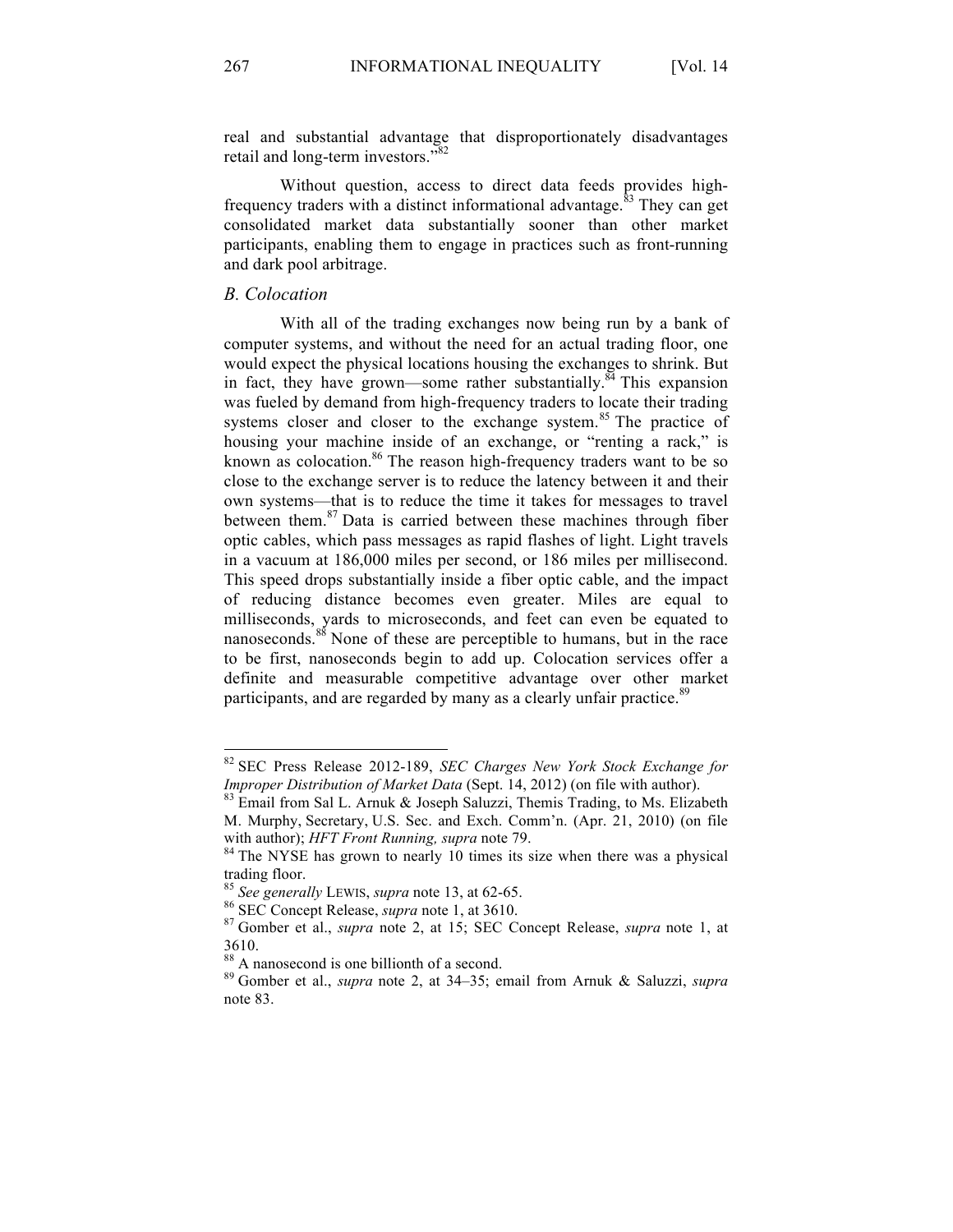The primary argument in favor of direct data feeds and colocation is that these services are available to anyone. However, each of these services costs tens of thousands of dollars per month, per exchange.<sup>90</sup> The ability for exchanges to sell direct data feeds and colocation inside the exchange building creates a two-tiered market system consisting of those with the resources to purchase an informational advantage, and those without.<sup>91</sup> Regulation NMS, which was designed to level the playing field, has instead created a marketplace with stark inequality between participants.

#### IV. WHY IS THIS PROBLEMATIC?

While the actions of high-frequency traders and the current equities market structure likely come across as intuitively 'unfair,' the real problem is much more far-reaching. Asymmetric access to information and an advantageous trade structure<sup>92</sup> have resulted in a twotiered system in which the privileged class is able to prey upon the other.<sup>93</sup> Put simply, because some firms are able to purchase faster access to market information, those who do so have a distinct advantage over those who do not. This creates a textbook two-tiered system of 'haves' and 'have nots.' The creation of a two-tiered system is, however, not the only problem resulting from HFTs and asymmetric information. Concerns have been raised about a number of issues ranging from inherent unfairness $94$  to market destabilization, but a finer discussion of these problems is beyond the scope of this note.

<sup>&</sup>lt;sup>90</sup> For example, the total fees for all direct data feeds on the BATS exchange amount to \$13,000 per month. Fee schedule available at http://www.batstrading .com/resources/regulation/rule\_book/BZX\_Fee\_Schedule.pdf.

<sup>91</sup> *See* Gomber et al., *supra* note 2, at 34–35; email from Arnuk & Saluzzi, *supra* note 83.<br><sup>92</sup> While a thorough discussion of trade structure is beyond the scope of this

note, order routing protocols and most order types are both designed to be heavily in favor of HFTs. Exchanges operate in this way in order to capture the massive trade volume that HFTs generate. While no exchange will admit to favoring one type of client over another, a NYSE official did report that they are always competing for market share, and try to create products that will attract more volume. *See* Laurie Carver, *Exchange Order Types Prompt Fears of HFT Conspiracy*, RISK MAGAZINE (Apr. 23, 2013), http://www.risk.net/riskmagazine/feature/2261626/exchange-order-types-prompt-fears-of-hftconspiracy.

<sup>93</sup> *See generally* Eliot Lauer, Jason Gottlieb & Alyssa Astiz, *High-Frequency Trading: Are the Exchanges the Next Targets?*, 45 SEC. REG. & L. REP. 1042 (June 3, 2013), http://www.curtis.com/siteFiles/News/curtis\_lauer\_gottlieb astiz article.pdf.

 $\overline{94}$  After discussing the unfairness of asymmetric market information, Angel and McCabe conclude that it is not the ability to purchase better access to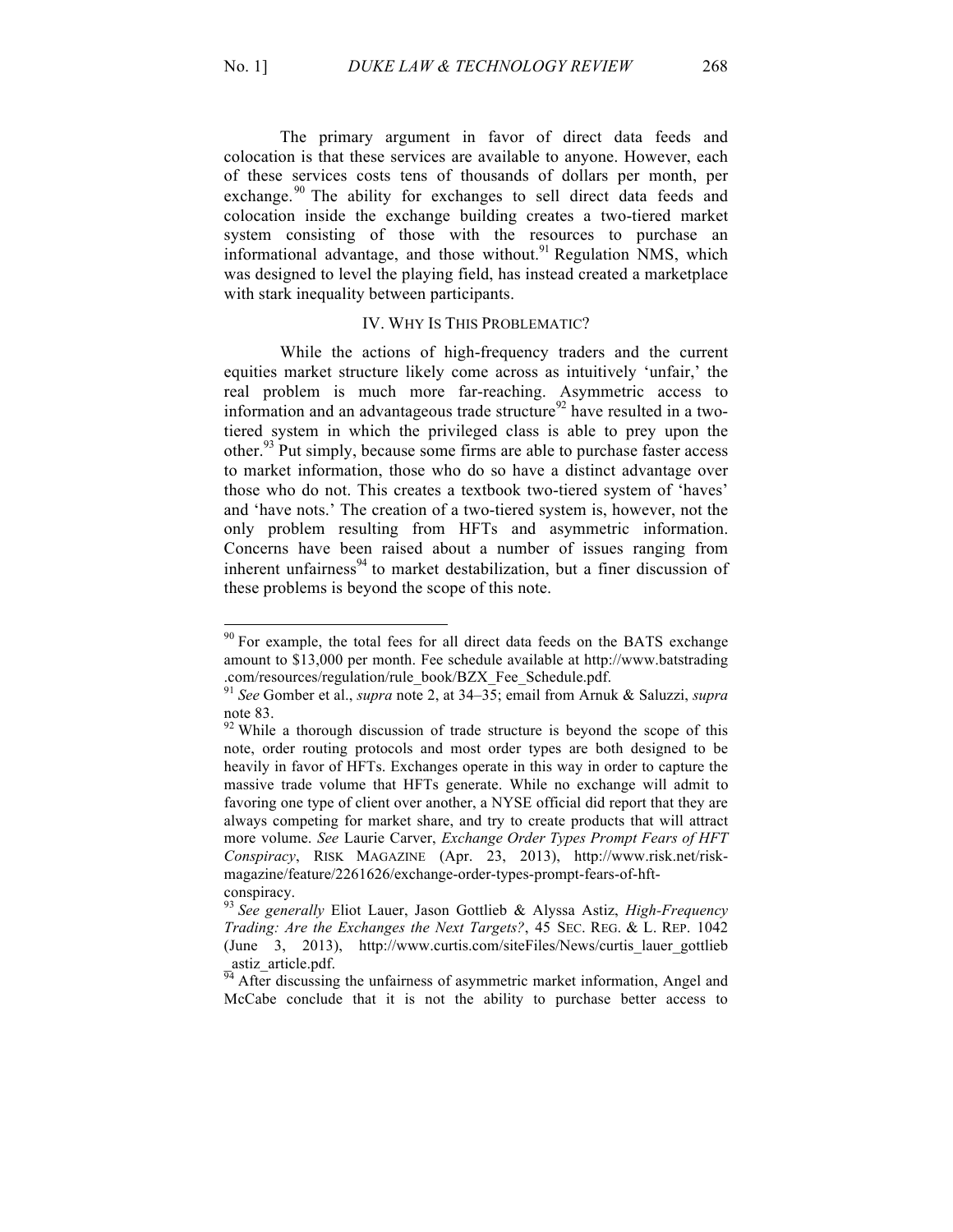The problems arising from a two-tiered system are severe, ranging from waning investor confidence to the eventual exit of certain participants from the marketplace.<sup>95</sup> This is especially problematic for the U.S. equities market, as a well-functioning market for securities is vital to a robust economy. As investors lose confidence in the ability to effectively compete or to have their orders filled at the anticipated price, they are less willing to take action in the market. Some will even exit the market all together, as evidenced in various empirical studies.<sup>96</sup> As fewer investors are willing to trade shares, the marketplace becomes more illiquid. Illiquidity directly affects the value of the underlying securities, and makes it more difficult for companies to secure a large amount of capital.<sup>97</sup> There is some evidence that this phenomenon has already been occurring.<sup>98</sup> For example, the average number of firms going public each year from 1990-2000 was 530.<sup>99</sup> This number has fallen to roughly 125 since 2001, a decrease of over  $400\%$ <sup>100</sup> This has a direct and substantial effect on the economy as a whole.

Some critics claim that colocation and direct data feeds do not result in a two-tiered market system. The main argument raised is that these services are available for anyone who wishes to purchase them, and that the asymmetric information is a result of capitalism that needs no regulatory intervention.<sup>101</sup> This reasoning is flawed for several reasons. First, the argument that anyone can purchase and utilize these services

l

information that is unfair, but rather the exploitative use of said information. "It is thus the use of the technology, rather than the technology itself, that determines fairness or unfairness." *See* James Angel & Douglas McCabe, *Fairness in Financial Markets: The Case of High Frequency Trading,* (Dec. 2010) (unpublished manuscript), http://ssrn.com/abstract=1737887.

<sup>95</sup> *See* Stephanie Ryder*, How to Prevent Future Flash Crashes and Restore the Ordinary Investors' Confidence in the Financial Market: The Implementation of Circuit Breakers and Speed Limits to Help Enforce the Market Access Rule,* 12 J. TELECOMM. & HIGH TECH. L. 265, 281–83 (2014). <sup>96</sup> *See, e.g.*, *Computerized Trading: What Should the Rules of the Road Be?*:

*Hearing Before the Subcomm. on Sec., Ins. and Inv. of the S. Comm. on Banking and Urban Affairs*, 112th Cong. 20 (2012) (statement of David Lauer) (on file with author) ("The flight of the retail investor during a period of incredible stock market returns is a sure sign that this exodus is a result of mistrust rather than economic conditions.").<br> $\frac{97}{1}$ *Id.* 

<sup>97</sup> *Id. 98 Id. 99 Id. 100 Id.* <sup>101</sup> *See*, *e.g.*, Holly A. Bell, *High Frequency Trading: Do Regulators Need to Control this Tool of Informationally Efficient Markets?*, CATO INSTITUTE POLICY ANALYSIS (July 22, 2013), http://object.cato.org/sites/cato.org/files /pubs/pdf/pa731\_web\_1.pdf.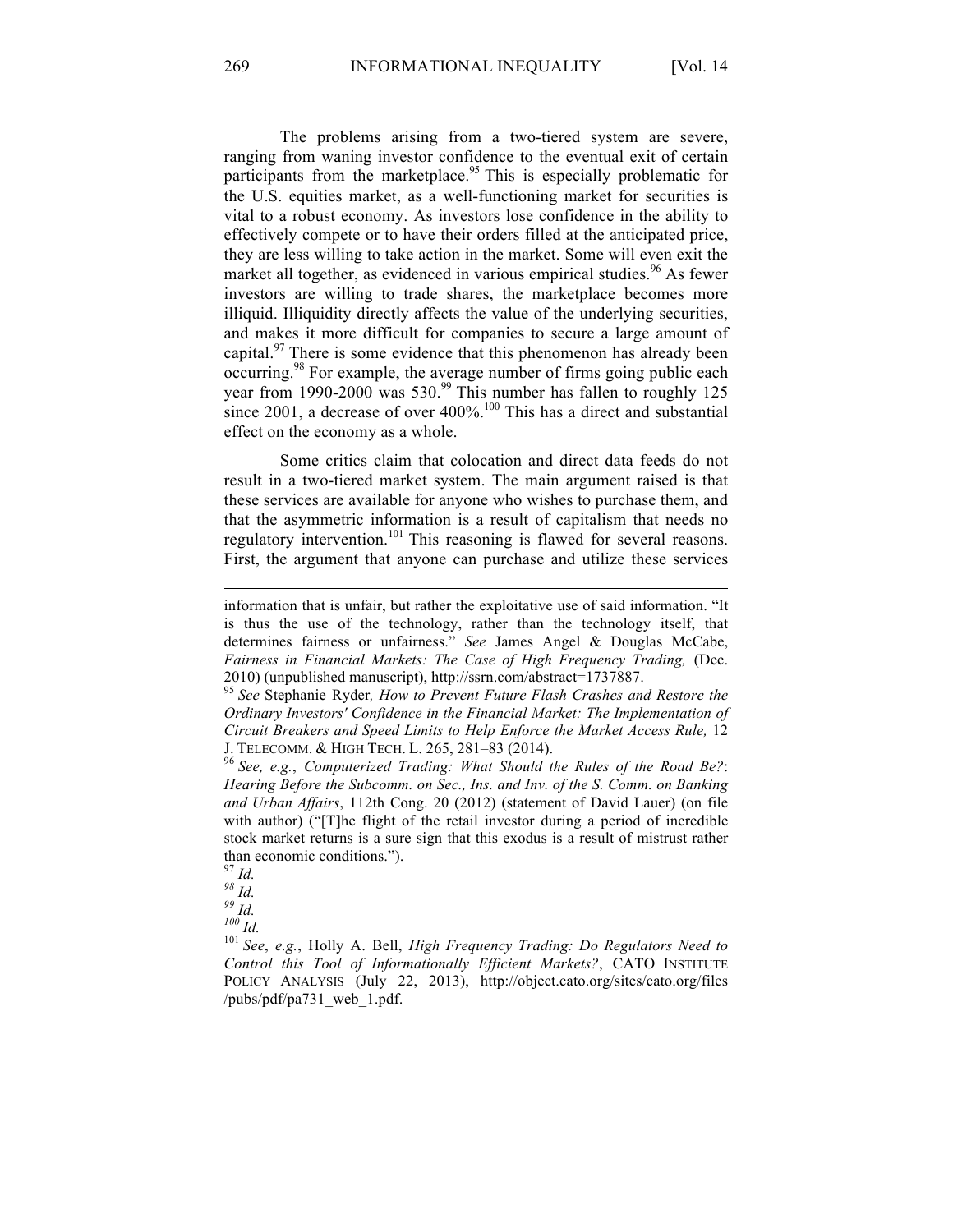presupposes that all parties will benefit from them equally. However, this is not the case. These very expensive marginal increases in speed are much more likely to benefit high-frequency traders, who have the ability to execute thousands of trades per day, more than average institutional investors, who use more long-term trading strategies. 102

Second, while the SEC certainly has no duty to ensure that all parties are equal, creating barriers between market participants is in direct opposition with the stated purpose of Regulation  $NMS$ <sup>103</sup> In fact, the SEC has already commented on information asymmetry creating a two-tiered market system. In the proposed rule to eliminate flash orders,<sup>104</sup> the SEC said, "[t]he flashing of order information could lead to a two-tiered market in which the public does not have access, through the consolidated quotation data streams, to information about the best available prices for U.S.-listed securities that is available to some market participants through proprietary data feeds."<sup>105</sup> While this release was focused on flash orders, the conclusions drawn by the SEC apply nonetheless. Informational asymmetries allow certain high-frequency traders to engage in predatory trading practices that take advantage of other investors who are not able or willing to pay for the same premier access to information. This two-tiered system is hazardous to the health of the equities market, and in turn to the economy as a whole.

# V. POTENTIAL SEC RESPONSES

While there have been a myriad of proposed responses to the problems this type of predatory trading generates, the more promising of these can be divided into target responses, and market and regulatory reforms. Targeted responses aim solely at combating the negative effects of HFT, whereas market and regulatory reforms seek to understand and reform the underlying issues that gave rise to this type of behavior.

# *A. Targeted Responses*

#### *1. Redefinition in the HFT Era*

One of the major issues with policing HFT abuses is the definitional divide between HFT and LFT (low-frequency trading). Front-running, for example, can be defined as trading on the basis of

 <sup>102</sup> Michael A. Goldstein, Pavitra Kumar, and Frank C. Graves, *Computerized and High-Frequency Trading*, 49 THE FIN. REV. 2, 177–202 (2014).<br><sup>103</sup> SEC Concept Release, *supra* note 1, at 3600–01.<br><sup>104</sup> Now banned, the term flash order describes a practice in which exchanges

used to flash new incoming order information to users with direct feeds fractions of a second before that information was released to the public.

<sup>&</sup>lt;sup>105</sup> Elimination of Flash Order Exception from Rule 602 of Regulation NMS, 74 Fed. Reg. 48,632, 48,634 (proposed Sept. 18, 2009).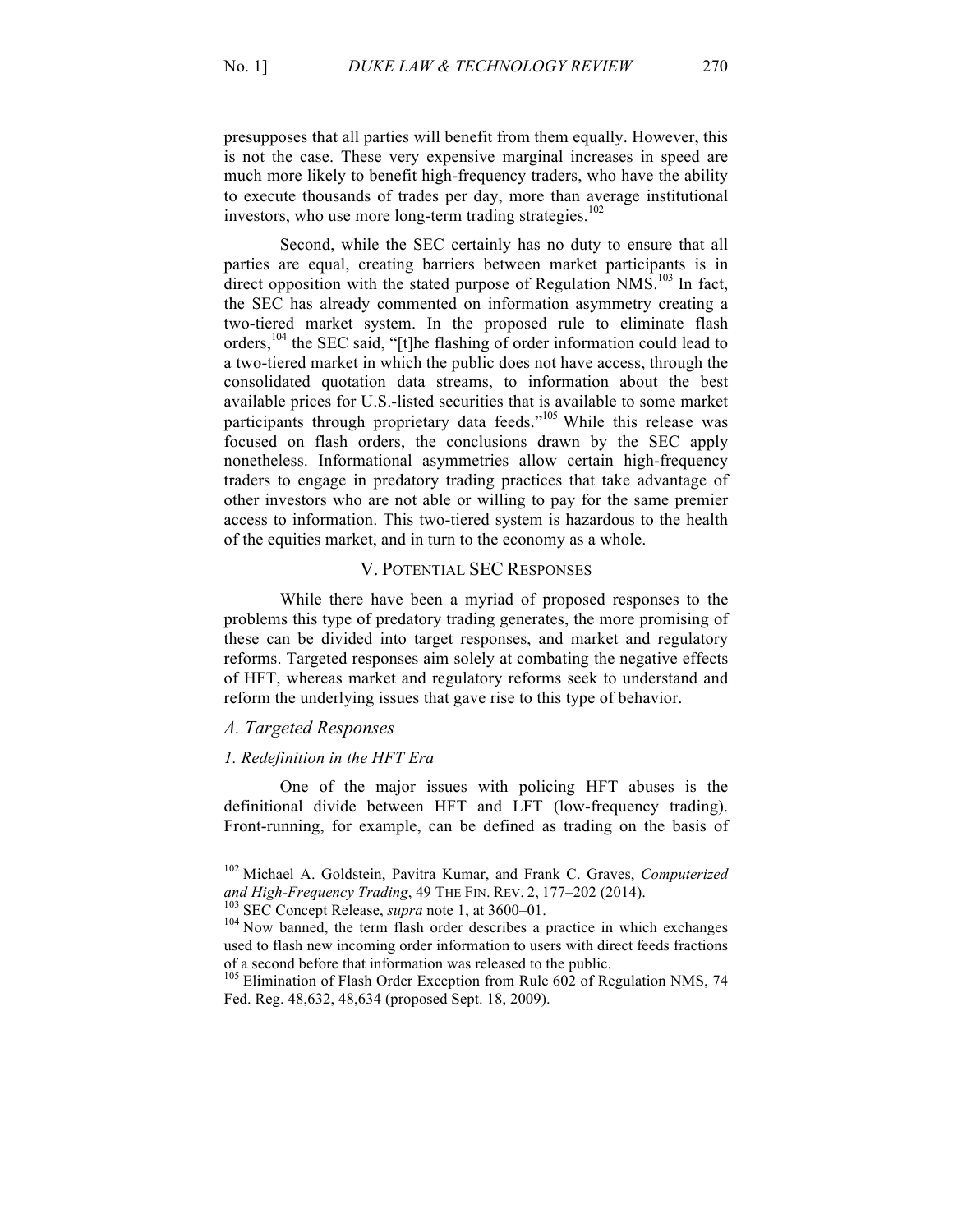non-public information about an upcoming trade in the same security.106 To prove wrongdoing under this definition, one must show the possession of non-public information, and that a trade based on that information actually occurred. Before HFT, information was non-public if it had "not been disseminated in a manner which makes it generally available to the trading public through recognized channels of distribution."<sup>107</sup> In the world of HFT, however, this definition breaks down. Is information public if some traders have access to it before others? Does the analysis change if everyone can assess the information simultaneously, but only by paying a fee? What if anyone can access individual pieces of information, but only by using an algorithm to consolidate the pieces can you see the whole puzzle?

The ban on front-running, and other similar prohibitions, were enacted to protect traders, but only from abuses in the manner of trading at the time. In the past decade, trading has evolved, but the definitions in these protections have not. The SEC should consider amending many of the provisions banning front-running, and other parasitic trading practices, to reflect the evolution of the equities market. However, as shown above, the SEC must be careful to strike a delicate balance between protecting investors and stifling innovation.

### *2. Real Time Monitoring*

Another difficulty with policing predatory trading is reconstructing what actually happened in the market. An enormous amount of trading data is generated every day. For example, on January 30th, 2015, there were 5,766,661 trades executed on the NYSE.<sup>108</sup> The number of orders generated daily is in the tens of billions. Wading through all of this data is a monumental task, to say the least. Following the flash crash on May 6th, 2010, it took regulators several months to reconstruct less than an hour of trading data.<sup>109</sup> This prompted the creation of the CAT, or consolidated audit trail.

<sup>&</sup>lt;sup>106</sup> *See* Exchange Act Release No. 14156, 1977 WL 190058 (Nov. 9, 1977).<br><sup>107</sup> Jerry W. Markham, *'Front-Running' — Insider Trading Under the* 

*Commodity Exchange Act*, 38 CATH. U. L. REV. 69, 124 (1998).<br><sup>108</sup> *See Daily NYSE Group Volume in NYSE Listed, 2015*, NYSE MARKET DATA,

http://www.nyxdata.com/nysedata/asp/factbook/viewer\_edition.asp?mode=table &key=3141&category=3 (last visited Nov. 10, 2015). <sup>109</sup> Gregg E. Berman, Senior Advisor to the Director, U.S. Sec. Exch. Comm'n.,

Speech to 11th Annual SIFMA Market Structure Conference: Market Participants and the May 6 Flash Crash (Oct. 13, 2010).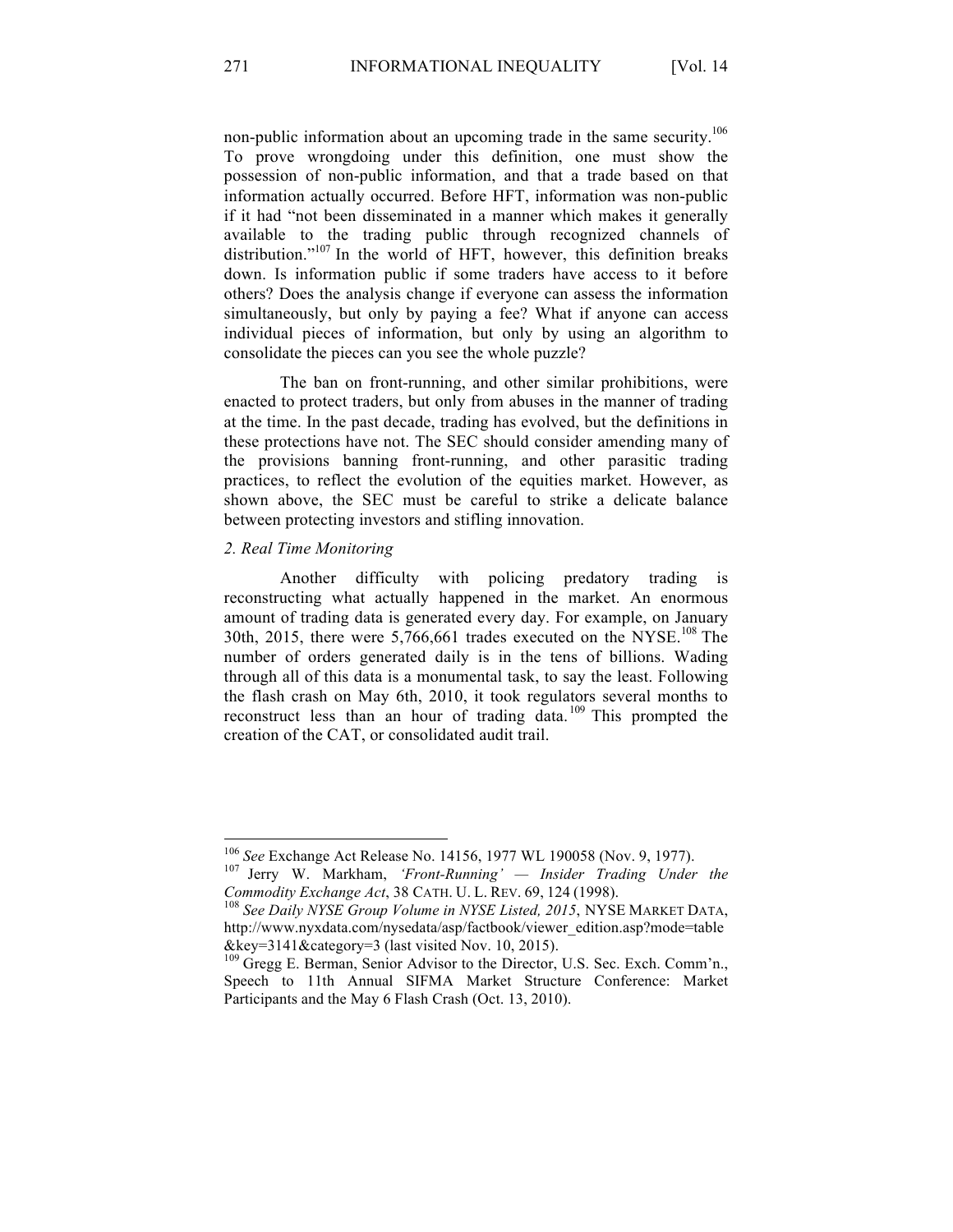The CAT is designed to capture and consolidate all customer and order event information across all exchanges.<sup>110</sup> This will, in theory, allow the SEC to more effectively regulate against illegal trading practices.<sup>111</sup> The final rule, passed in July of 2012, has yet to be implemented. As of February 2015, it is currently undergoing amendments concerning the "Process of Selecting a Plan Processor and Developing a Plan for the Consolidated Audit Trail."<sup>112</sup> Having a fully constructed record of all market data will be very useful during the investigation of significant market events, but probably not so much otherwise. Even if the information is readily available, it will still be an arduous task for regulators to wade through the sheer volume of activity in the marketplace. While this is certainly a step in the right direction, the SEC should consider adding some form of real-time monitoring to the CAT. This could likely be accomplished with an algorithm (like the ones used by HFTs) designed to flag suspicious trading activity for immediate action. Real-time monitoring would increase the usefulness of the CAT, while reducing the amount of time regulators have to spend wading through the audit trail.

# *3. Speed Bumps*

Another potential response is an SEC mandated speed bump. This speed bump would be an intentional delay between when orders are received and when they are executed at each of the exchanges. While speed is paramount in today's trading environment, this delay would be on the scale of a few milliseconds or even microseconds. It would be small enough that only traders employing these HFT strategies would be affected.

A speed bump works by eliminating any advantage of getting there first, which is what allows high-frequency traders to front-run trades. A uniform delay on all trades, however, will not accomplish that goal. If an exchange were to delay all trades by, say, 0.5 seconds, HFT orders that got there first would still end up being executed first. The solution to that problem is a randomized delay. If an exchange were to implement a randomized delay that ranges from 10 to 200 milliseconds, for example, the first order to arrive at the exchange will not necessarily be the first one executed.<sup>113</sup> This eliminates the pseudo first-mover

<sup>113</sup> Bob Pisani, *HFT: The Latest on Rebates, Taxes and 'Speed Bumps'*, CNBC (Apr. 3, 2014), http://www.cnbc.com/id/101553264.

 <sup>110</sup> *See* Consolidated Audit Trail, Exchange Act Release No. 67457, 104 SEC Docket 748 (July 18, 2012).<br><sup>111</sup> *Id* 

<sup>&</sup>lt;sup>112</sup> See Joint Industry Plan, Exchange Act Release No. 74223, 2015 WL 500130 (Feb. 6, 2015).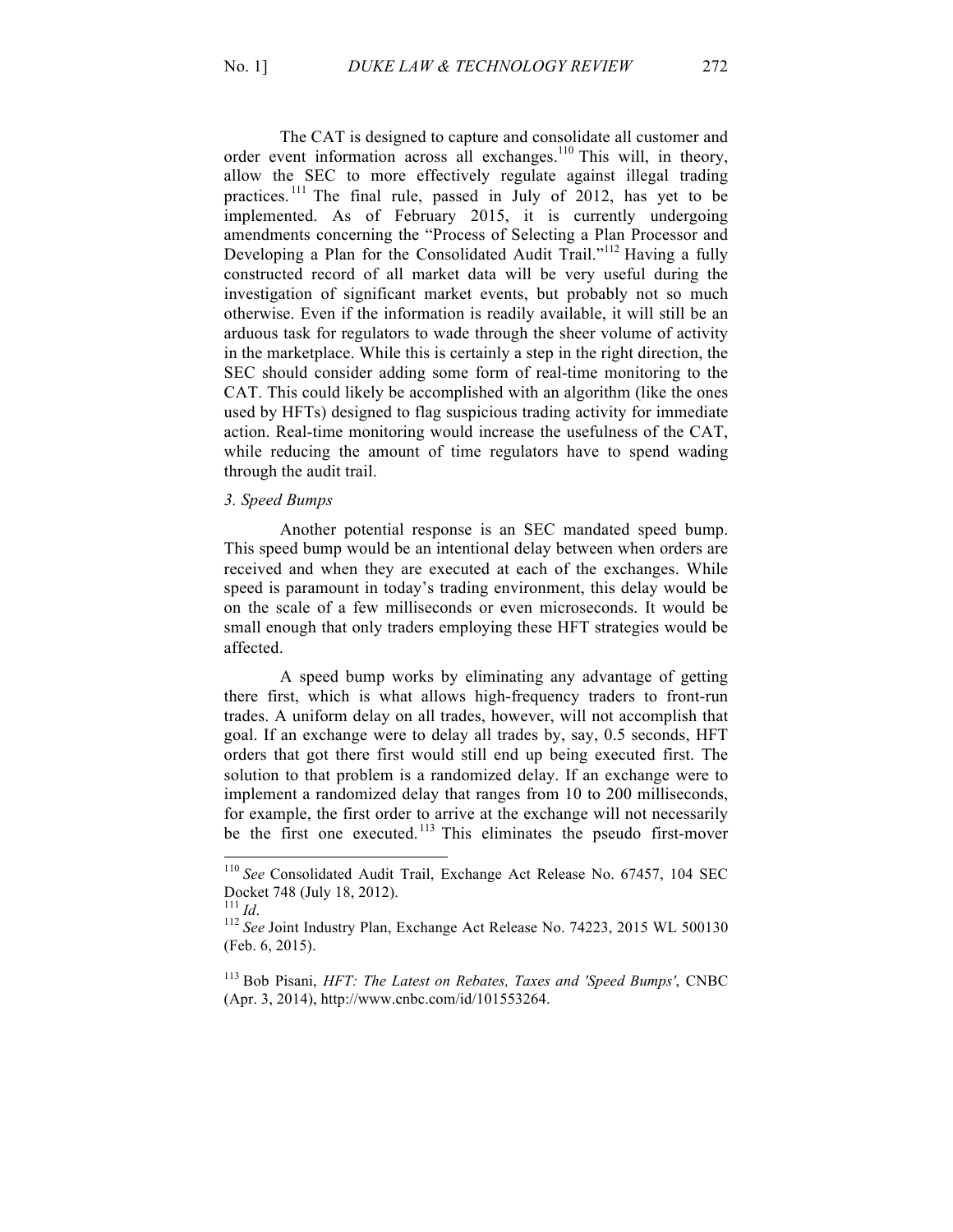advantage that HFTs gain through colocation and other informational and speed advantages. In fact, a few unofficial exchanges and dark pools have already been implementing some type of speed bump to curb HFT activity.<sup>114</sup>

One of the more successful dark pools, known as IEX, has used a slightly different strategy to create a speed bump. Instead of creating a randomized delay, IEX elected to eliminate the speed and information advantage HFT firms get from being physically close to the exchange servers. To do so IEX wrapped 32 miles of fiber optic cable and placed it in a box right outside the exchange.<sup>115</sup> To connect to IEX, traders have to travel through these miles of cable, which creates a delay of roughly 350 microseconds.<sup>116</sup> This delay gives IEX enough time to process and route trades to any exchange in the country before high-frequency traders have time to receive and act on that information.

Currently IEX operates as a dark pool, but it has plans to eventually become a registered exchange.<sup>117</sup> However, there is some question about whether IEX's signature speed bump would be allowed to remain in place should it become registered.<sup>118</sup> Regulation NMS, which governs the registered exchanges, contains some language that may be in conflict with an intentional speed bump. Specifically, regarding the immediate fulfillment of orders, Regulation NMS states that 'immediate,' "precludes any coding of automated systems or other type of intentional device that would delay the action taken with respect to a quotation."<sup>119</sup> Despite this language, there is some speculation that the SEC will revisit that provision if IEX applies to become an official exchange, given its rising popularity as a dark pool.<sup>120</sup>

Additionally, various countries outside of the United States have implemented speed bumps in an effort to combat predatory trading by

 <sup>114</sup> Barbara Shecter, *TMX Group to Install Speed Bump' to Slow HFT Traffic, Ahead of Aequitas Launch*, FINANCIAL POST (Oct. 23, 2014), http://business. financialpost.com/2014/10/23/tmx-group-to-install-speed-bump-to-slow-hft-

traffic-ahead-of-aequitas-launch/.<br><sup>115</sup> LEWIS, *supra* note 13, at 178.<br><sup>116</sup> *Id.* <sup>117</sup> *See About IEX*, IEX, http://www.iextrading.com/about/ (last visited Jan. 14, <sup>117</sup> *See About IEX*, IEX, http://www.iextrading.com 2016) (IEX is an exchange aimed at preventing front-running, and is the focus of Michael Lewis's book).

<sup>118</sup> John McCrank, *Exclusive: Upstart Trading Venue IEX May Prompt US Market Rule Change*, REUTERS (July 30, 2014), http://www.reuters.com/article /2014/07/30/us-markets-regulations-iexgroup-idUSKBN0FZ09J20140730. <sup>119</sup> Regulation NMS Release No. 34,51808, 70 Fed. Reg. 37,496, 37,534 (June

<sup>29, 2005).</sup>

<sup>120</sup> McCrank, *supra* note 118.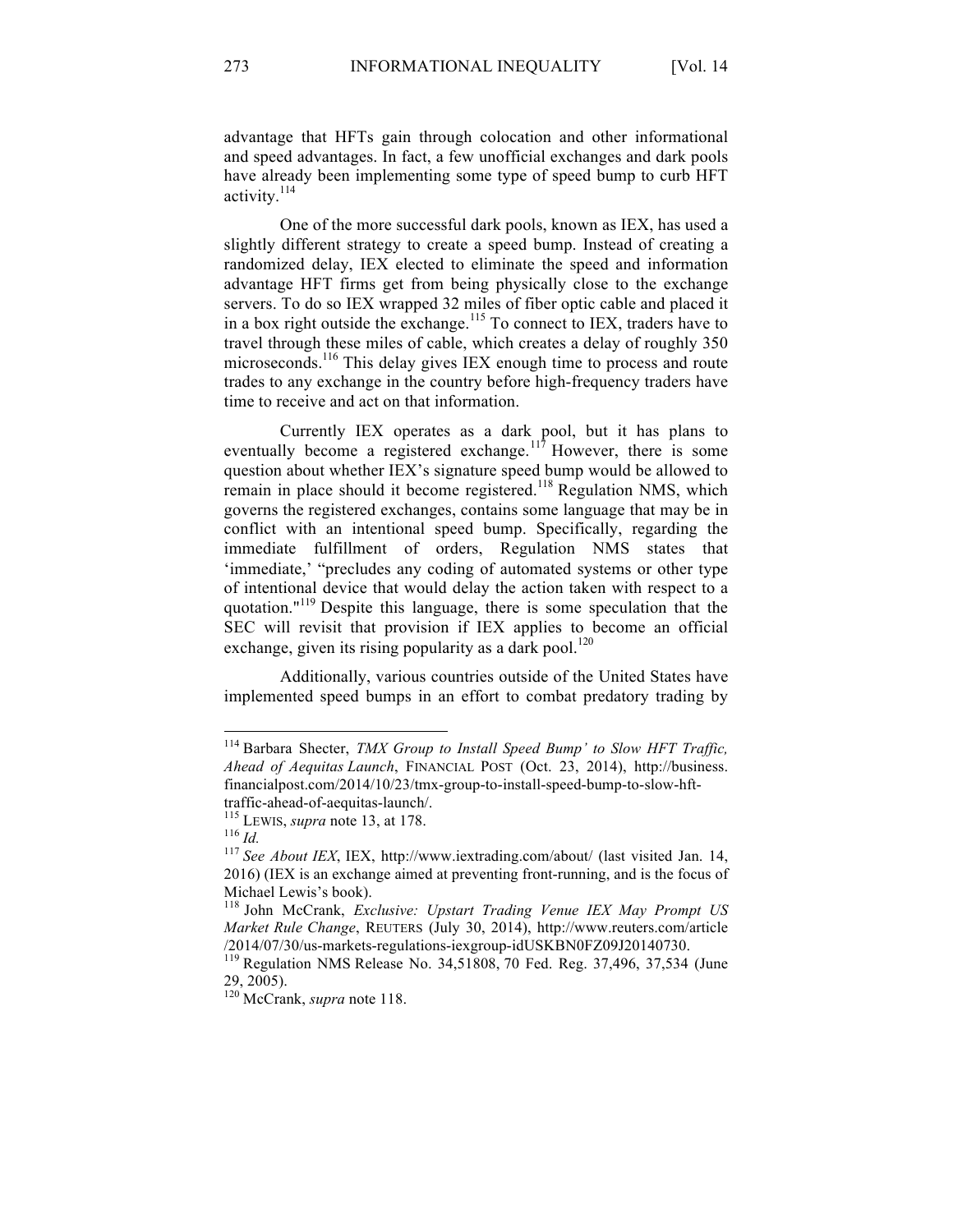high-frequency traders. The most successful of these speed bumps has been the one implemented by the E.U. The European Parliament unanimously voted in 2012 to impose a half-second speed limit on traders using computer algorithms to execute trades.<sup>121</sup> This limit remains in effect today, and has evidently been successful in curbing some predatory trading.

### *4. Order Randomization*

Order randomization is an idea that has been advanced along with speed bumps. Order randomization functions by grouping orders into batches as they arrive at an exchange. Once the orders are split into smaller lots, they are randomized before being executed. The underlying logic is that the first order to arrive will not necessarily be the first one executed. While this sounds great at first glance, it does not eliminate the HFT advantage. To overcome order randomization, high-frequency traders need only submit a huge amount of orders, even more than they do currently. <sup>122</sup> The orders coming in to an exchange using order randomization are broken into smaller batches that make it possible to randomize them without an impact processing speed. In other words, all orders inside a very small time window are randomized. To overcome this, high-frequency traders need only send hundreds and hundreds of orders all at the same time. The more HFT orders that get submitted, the more HFT orders make it into each batch. The law of large numbers tells us that the probability of an HFT order being executed first will eventually rise to a near certainty.

Nevertheless, order randomization still has its merits. This strategy can be effectively used in conjunction with a speed bump or other randomized delay.<sup>123</sup> This combination has shown some limited success thus  $far<sup>124</sup>$ 

 <sup>121</sup> *See* Derek Klobucher, *Europe Takes Control of High-Speed Trading*, FORBES (Oct. 2, 2012), http://www.forbes.com/sites/sap/2012/10/02/europetakes-control-of-high-speed-trading/.<br><sup>122</sup> LEWIS, *supra* note 13, at 174.<br><sup>123</sup> Wanfeng Zhou & Nick Olivari, *Exclusive: EBS Take New Step to Rein in* 

*High-Frequency Traders*, REUTERS (Aug. 23, 2013), http://www.reuters.com /article/2013/08/23/us-markets-forex-hft-idUSBRE97M0YJ20130823. 124 Joel Clark, *Thomson Reuters to Trial Randomization on FX Matching* 

*Platform*, EuroMoney (Mar. 25, 2014), http://www.euromoney.com/Article /3323308/Thomson-Reuters-to-trial-randomization-on-FX-matching-

platform.html (explaining Thomson Reuters is implementing the system pioneered by EBS, who has recently rolled it out to all of their products offerings after a 6 month trial period).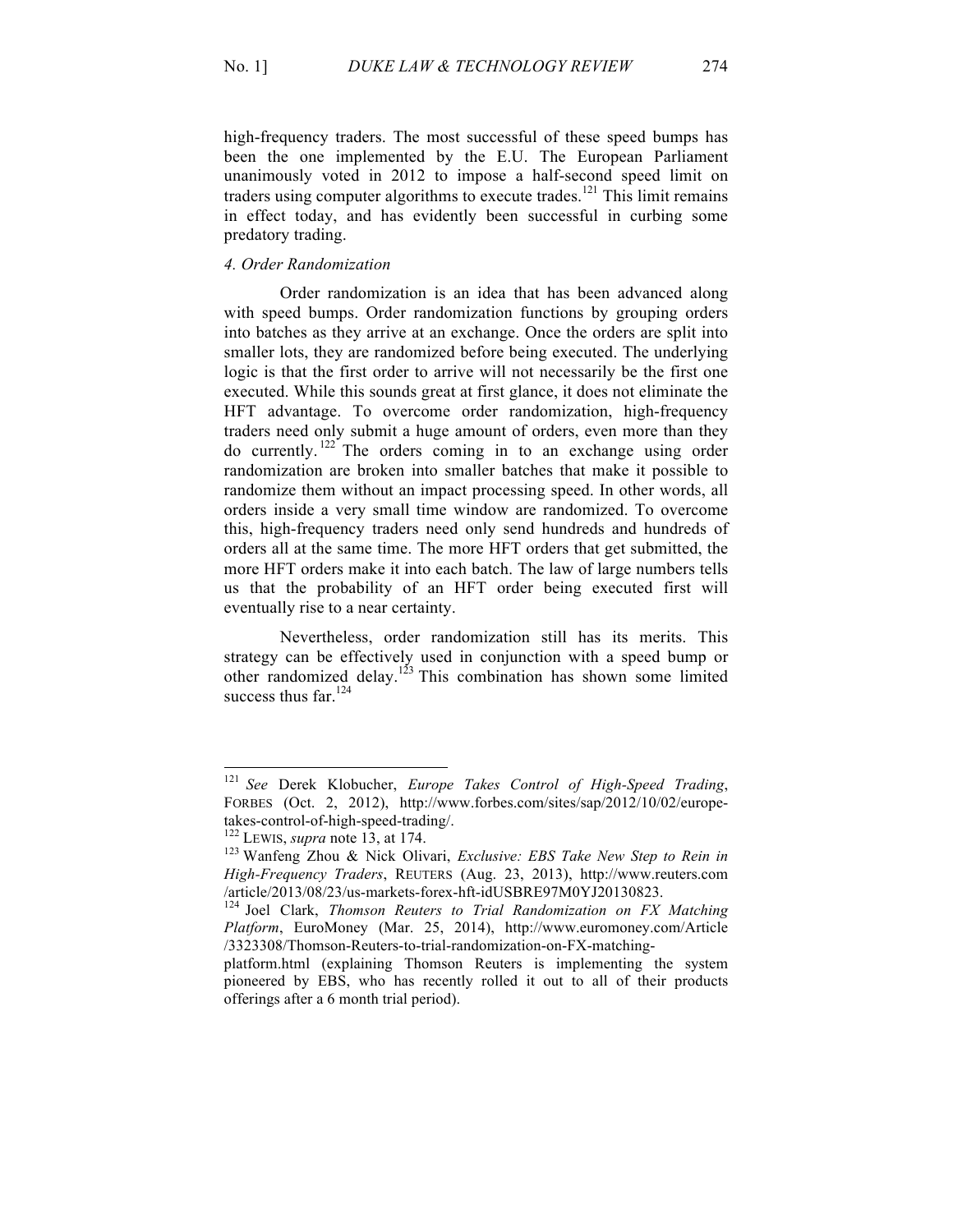# *5. Order Taxation*

Order taxation is a response aimed at HFT as a whole, not specifically front-running. While such a tax could take many iterations, the general idea is that a very small tax would be placed on all trades. This tax would not have a noticeable effect on those taking long positions, but would be devastating to HFT firms who operate on very thin spreads. Order taxation has seen mixed reception, but has garnered some notable supporters in recent months, including Nobel laureate Joseph Stiglitz.<sup>125</sup>

Despite the increased support, a flat tax on all trades is a heavyhanded approach that may even incentivize more predatory trading as legitimate HFT firms have their profit margins regulated away. In fact, some of the negative effects of a broad tax can be seen in France and Italy, who in 2012 both instituted a tax on all trades occurring in 0.5 seconds or faster.<sup>126</sup> While European trading volume as a whole was up 14% from 2012 to 2013, the volumes in Italy and France both fell over 10%.127 Whether this will have a long-term impact on those markets remains to be seen.

Nevertheless, a trade tax may still prove useful. A tax designed to target only predatory trading strategies, for instance, could be useful in curbing such activity. For example, a tax that applies only on trades made above a certain order-to-trade ratio may deter activities such as quote stuffing, which have no place in a legitimate trading strategy. A tax alone, however, is unlikely to solve the issue at hand, but it could be a valuable tool in conjunction with other potential SEC responses.

# *B. Equities Market and Regulatory Review*

#### *1. Regulation NMS Review*

Regulation NMS was intended to increase competition among the exchanges, and in doing so has resulted in a highly fragmented marketplace. <sup>128</sup> This fragmentation and other key provisions of Regulation NMS have created an environment rife with predatory trading

 <sup>125</sup> *See* Steve Matthews, *Stiglitz Calls High-Speed Trading "Front Running," Suggests Tax*, BLOOMBERG (Apr. 15, 2014), www.bloomberg.com/news/2014- 04-15/stiglitz-calls-high-speed-trading-front-running-suggests-tax.html; Nelson D. Schwartz, *'Flash Boys' Fuels More Calls for a Tax on Trading*, NY TIMES (Apr. 7, 2014), www.nytimes.com/2014/04/08/business/argument-for-financialtransaction-tax-regains-footing.html. <sup>126</sup> Matt Clinch, *Italy Launches Tax on High-Frequency Trading Transactions*,

CNBC (Sept. 2, 2013), http://www.cnbc.com/id/101002422.

<sup>&</sup>lt;sup>128</sup> *See* Korsmo, *supra* note 4.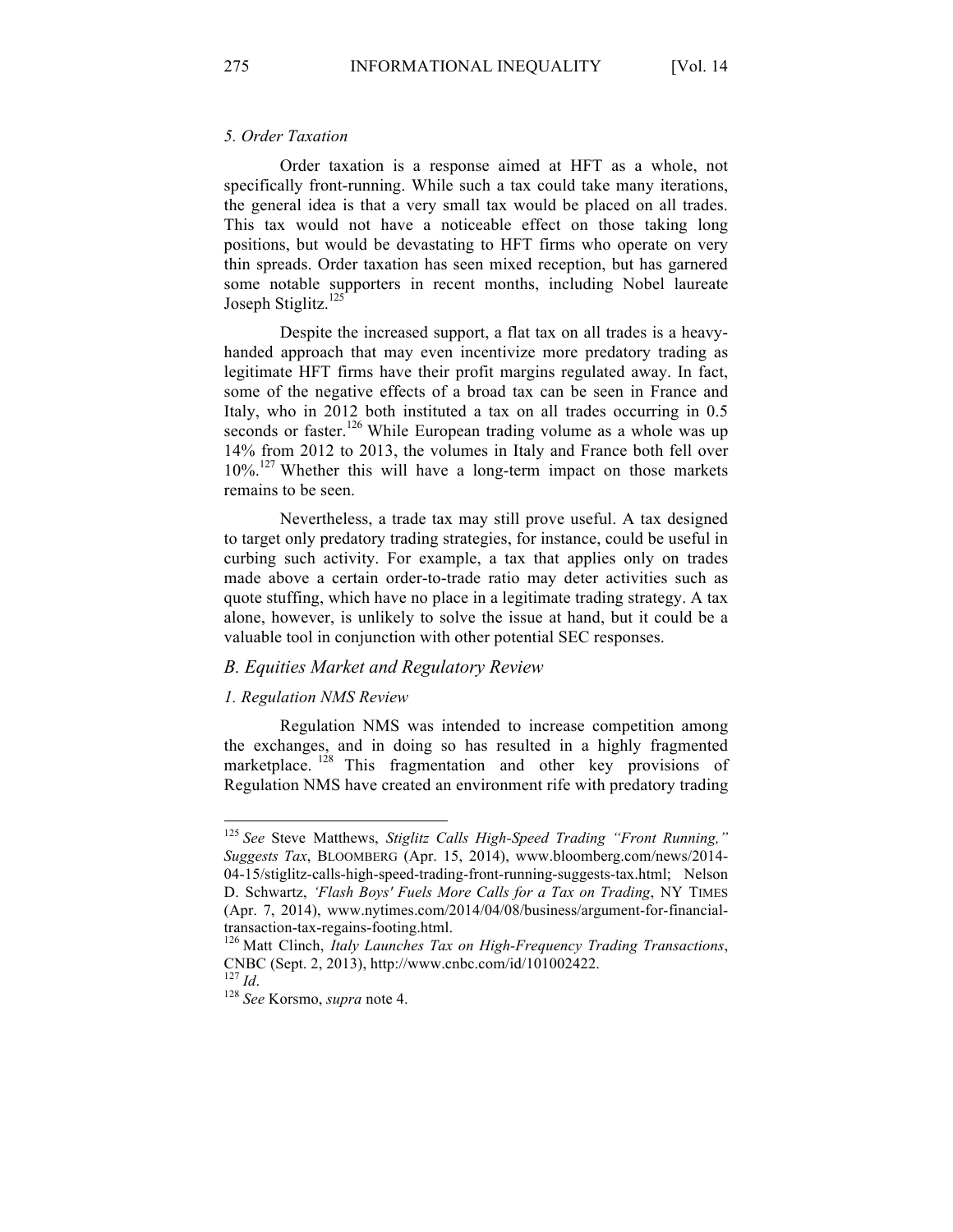activity.<sup>129</sup> The intention behind Regulation NMS was sound, but as the market has evolved, so must its regulations. Many market participants, including institutional investors, exchanges, and SEC officials, have called for a review of Regulation NMS.<sup>130</sup> Echoing the thoughts of many, SEC member Luis Aguilar has called for regulators to review "whether Regulation NMS has created too much fragmentation and fostered an unreliable complexity in markets."<sup>131</sup>

The key Regulation NMS provision under fire is the Trade Through Rule. As mentioned above, this rule requires brokers to accept the lowest (or highest) price available when purchasing (or selling) a stock, regardless of the exchange it is on.<sup>132</sup> It does not allow them to "trade through" on a single marketplace at an inferior price. $^{133}$  These rules were designed to protect investors from brokers making unsavory deals not in their best interest, but in reality, they have forced brokers to split up orders and route them to multiple exchanges, which has made it easier for HFT firms to front-run their trades.<sup>134</sup> Many have called for a review of the current trade through rule, most notably among them SEC Commissioner Dan Gallagher,  $135$  who has said, "I believe the tradethrough rule is a prime example of regulatory distortion of market competition." <sup>136</sup> A reconsideration of this rule may allow investors to consider when the costs of taking an inferior price outweigh the risks of being front-run by high-frequency traders. Overall, a comprehensive review of Regulation NMS would go a long way in repairing the current market environment that allows predatory traders to thrive.

<sup>129</sup> *See* LEWIS, *supra* note 13. <sup>130</sup> *See* Stephanie Russell-Kraft, *Futures Industry Group Calls On SEC To Simplify Reg NMS*, LAW360 (Jan. 28, 2015), http://www.law360.com/articles /615995/futures-industry-group-calls-on-sec-to-simplify-reg-nms; Sarah N. Lynch, *SEC Official Calls for Review of 'Reg NMS' Equity Market Rules*, REUTERS (Dec. 5, 2013), http://www.reuters.com/article/2013/12/05/sec-aguilarregnms-idUSL2N0JK1IW20131205; Stephanie Russell-Kraft, *BATS Exchange Calls On SEC, Industry To Reform Markets*, LAW360 (Jan. 6, 2015), http://www.law360.com/articles/608827/bats-exchange-calls-on-sec-industry-toreform-markets.<br>
<sup>131</sup> Lynch, *supra* note 130.<br>
<sup>132</sup> SEC Concept Release, *supra* note 1, at 3601.<br>
<sup>134</sup> Matt Levine, *SEC Will Keep Thinking About High Frequency Trading*,

BLOOMBERGVIEW (June 5, 2014), http://www.bloombergview.com/articles/2014 -06-05/sec-will-keep-thinking-about-high-frequency-trading. 135 Ivy Schmerken, *SEC Commissioner Urges Agency to Reform Equities*

*<sup>&</sup>amp; Fixed Income Markets*, INFORMATIONWEEK (Sept. 18, 2014), http://www. wallstreetandtech.com/compliance/sec-commissioner-urges-agency-to-reformequities-and-fixed-income-markets/d/d-id/1315855. 136 *Id*.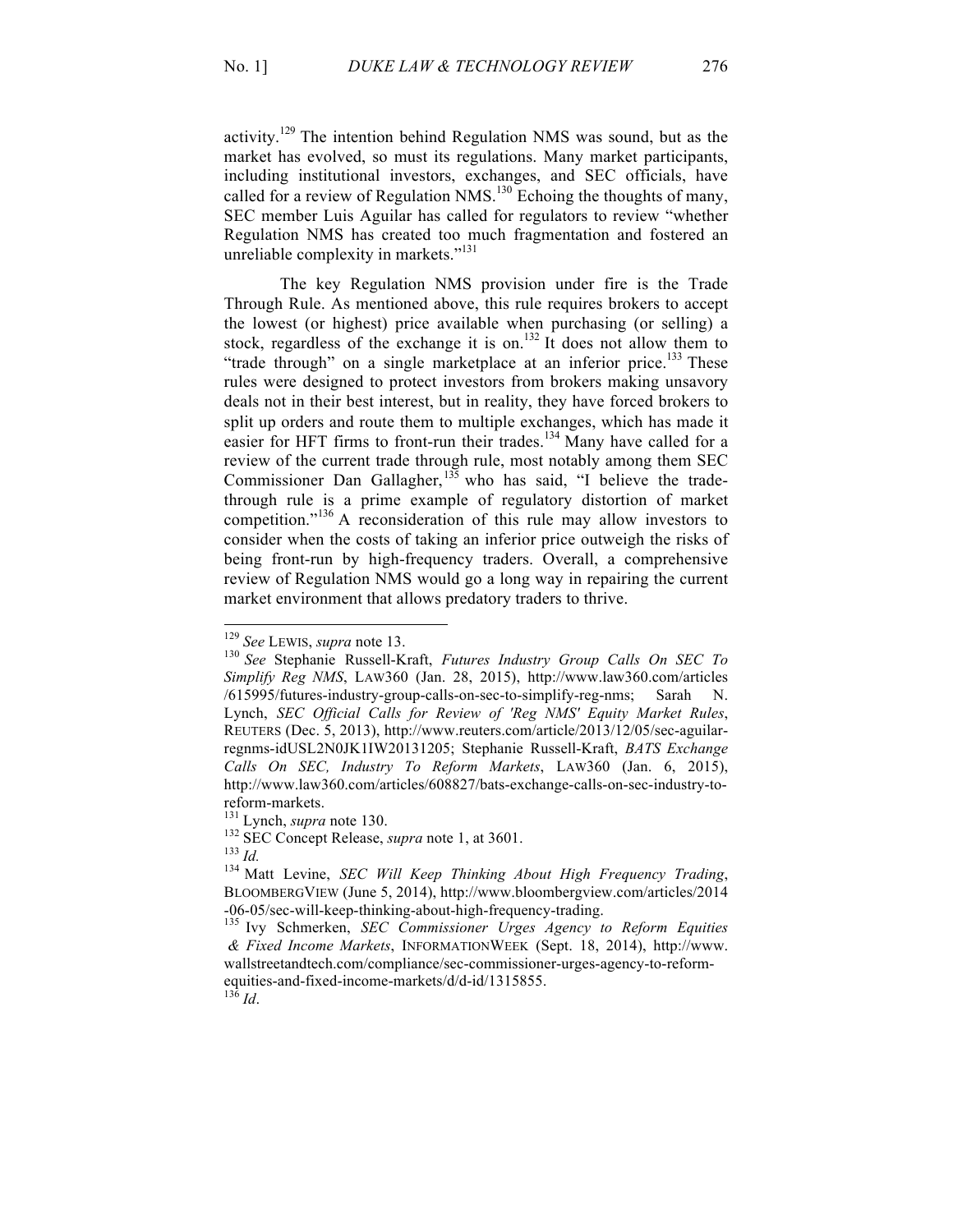### *2. Structural Reform*

While the responses above have shown some limited success, the best way for the SEC to curb front-running and other predatory trading practices by high-frequency traders is to implement broad reforms to the current market structure. While a Band-Aid fix may temporarily resolve the problem, the best practice would be to revisit the regulations and market evolutions that allowed these activities to arise in the first place. The first, most troublesome issue that the SEC should consider is that regulated exchanges are catering to HFT firms at the expense of every other investor.<sup>137</sup> The exchanges are selling faster access to information in the form of direct data feeds and colocation services. Allowing some users to pay for faster access to information has resulted in a textbook two-tiered marketplace, with HFT firms at the top and everyone else at the bottom.<sup>138</sup>

The biggest divide between high-frequency traders and traditional investors is the use of direct versus consolidated data feeds. Direct data feeds provide a picture of the current market several times faster than the consolidated feed, which in the era of lightning fast electronic trading, may as well be an eternity.139 SEC Chairwoman Mary Jo White recognizes the disparity between the consolidated feed, or SIP, and direct feeds, and plans to "continue efforts to minimize latency."<sup>140</sup> She also plans to ask the exchanges to include a timestamp on consolidated trade data, which will allow investors using the SIP to judge exactly how delayed that data is, and to determine if the SIP fits their informational needs.<sup>141</sup> While more transparency is always good, making the shortcomings of the SIP more identifiable does not change the fact that investors either have to settle for slow information or else pay tens of thousands of dollars per month for faster access. The only real solution to the problem is for the SEC to either spend the substantial amount of money it would take to eliminate the sizeable gap between the SIP and direct feeds, or to prohibit exchanges from selling raw data entirely.

<sup>&</sup>lt;sup>137</sup> Email from Sal L. Arnuk and Joseph Saluzzi, Themis Trading, to Ms. Elizabeth M. Murphy, Secretary, Sec. and Exch. Comm'n. (Apr. 21, 2010) (on file with author).<br> $^{138}$  *Id*.

<sup>&</sup>lt;sup>139</sup> *HFT Front Running, All The Time, NANEX RESEARCH (Sept. 30, 2013),* http://www.nanex.net/aqck2/4442.html.<br><sup>140</sup> Mary Jo White, Chairwoman, U.S. Sec. Exch. Comm'n., Enhancing our

Equity Market Structure, Address to Sandler O'Neill & Partners, L.P. Global Exchange and Brokerage Conference (July 5, 2014).

<sup>141</sup> *Id.*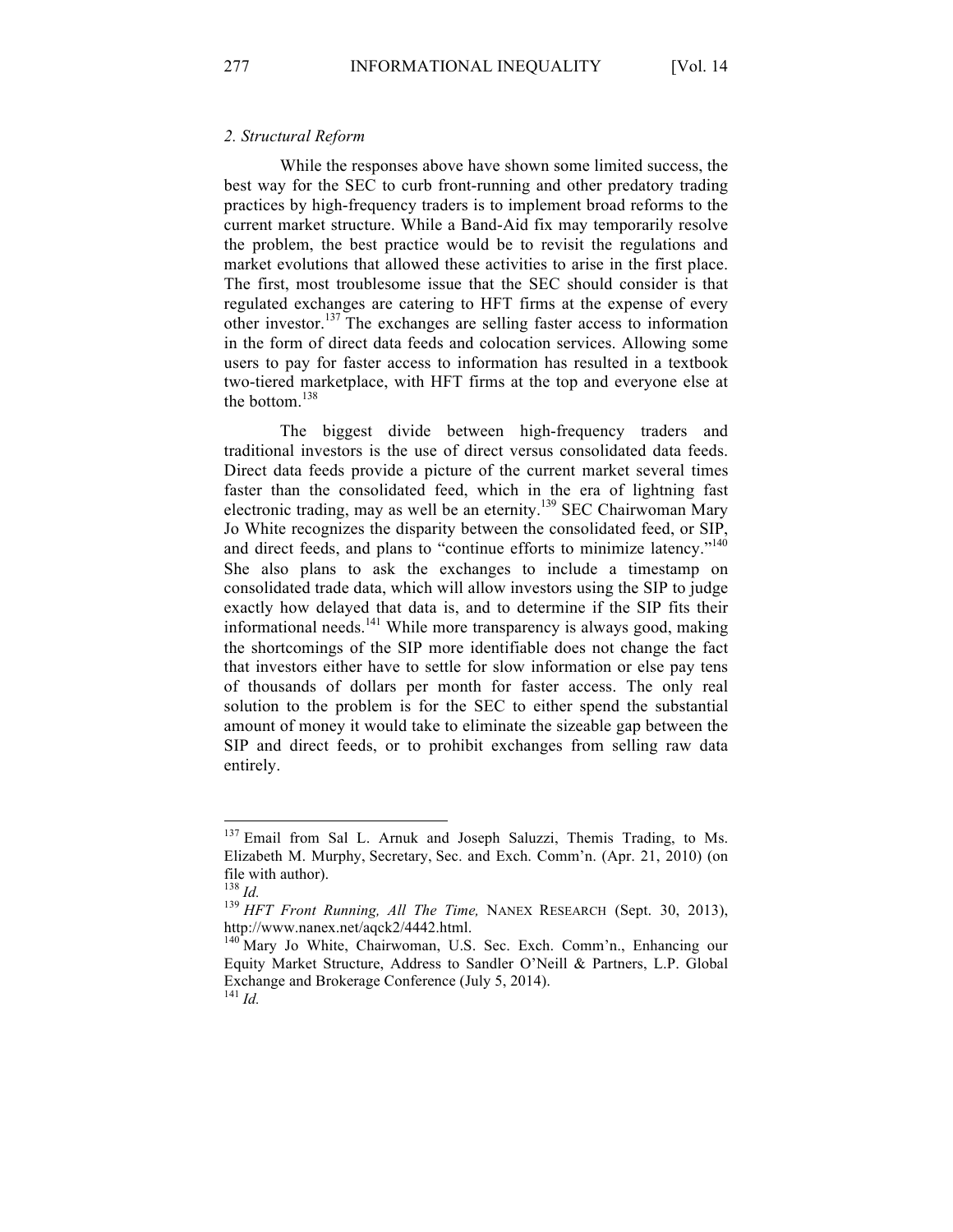Colocation, while a part of the same issue, is a slightly more difficult problem to solve. If you cease to allow HFT firms to locate their servers inside the exchange building, they will just move them across the street to a private location as close to the exchange as possible. The only way to prevent the inevitable battle for real estate is to mandate that anyone who wants to connect to these exchanges must do so from a specified point of contact. While this idea may seem outlandish, it is not entirely without precedent. The SEC allowed the NYSE to force anyone who did not want to pay for colocation to connect at a specified location. The SEC could solve the colocation problem by instituting a similar requirement, just in reverse. Anyone who wants access to these exchanges must connect from this place. That would effectively eliminate the problem of colocation.

The last potential reform to be considered is one that would limit the ability of high-frequency traders to use predatory trading practices. This is known as a negative trading obligation. Negative trading obligations are nothing new, and have been a requirement for various classes of traders in the past.<sup>142</sup> The most practical of these proposed obligations is a maximum order-to-trade ratio. As discussed before, one way HFT firms detect a large incoming trade is by submitting massive amounts of orders, in the hope that one of these collides with a hidden order. A maximum order-to-trade ratio would curb this practice by forcing HFT firms to maintain a certain amount of executed trades per order, and barring them from submitting hundreds of orders which they never intend to fill. Of course, this limit could have the potential side effect of "reducing market participants' ability to react to market exogenous events, but there is always a trade off between tighter regulation and market efficiency."<sup>143</sup>

In January 2015, the SEC announced the creation of a "new Equity Market Structure Advisory Committee, which will focus on the structure and operations of the U.S. equities markets."<sup>144</sup> This committee is comprised of experts from different areas of the financial services industry, but there have been some questions about the impartiality of their selection. Most notably, Nobel laureate Joseph Stiglitz had his nomination blocked after making public his views on HFTs.<sup>145</sup> Despite

<sup>&</sup>lt;sup>142</sup> *Id.* (discussing negative trading obligations on market-makers in the manual trading day).<br> $^{143}$  Leis, *supra* note 15, at 75.

<sup>&</sup>lt;sup>144</sup> Press Release, Sec. Exch. Comm'n., SEC Announces Members of New Equity Market Structure Advisory Committee (Jan. 13, 2015), http://www

<sup>.</sup>sec.gov/news/pressrelease/2015-5.html#.VOzILLPF\_t9. <sup>145</sup> Dave Michaels, *Stiglitz Blocked from SEC Panel After Faulting Speed Traders*, BLOOMBERG (Jan. 5, 2015), http://www.bloomberg.com/news